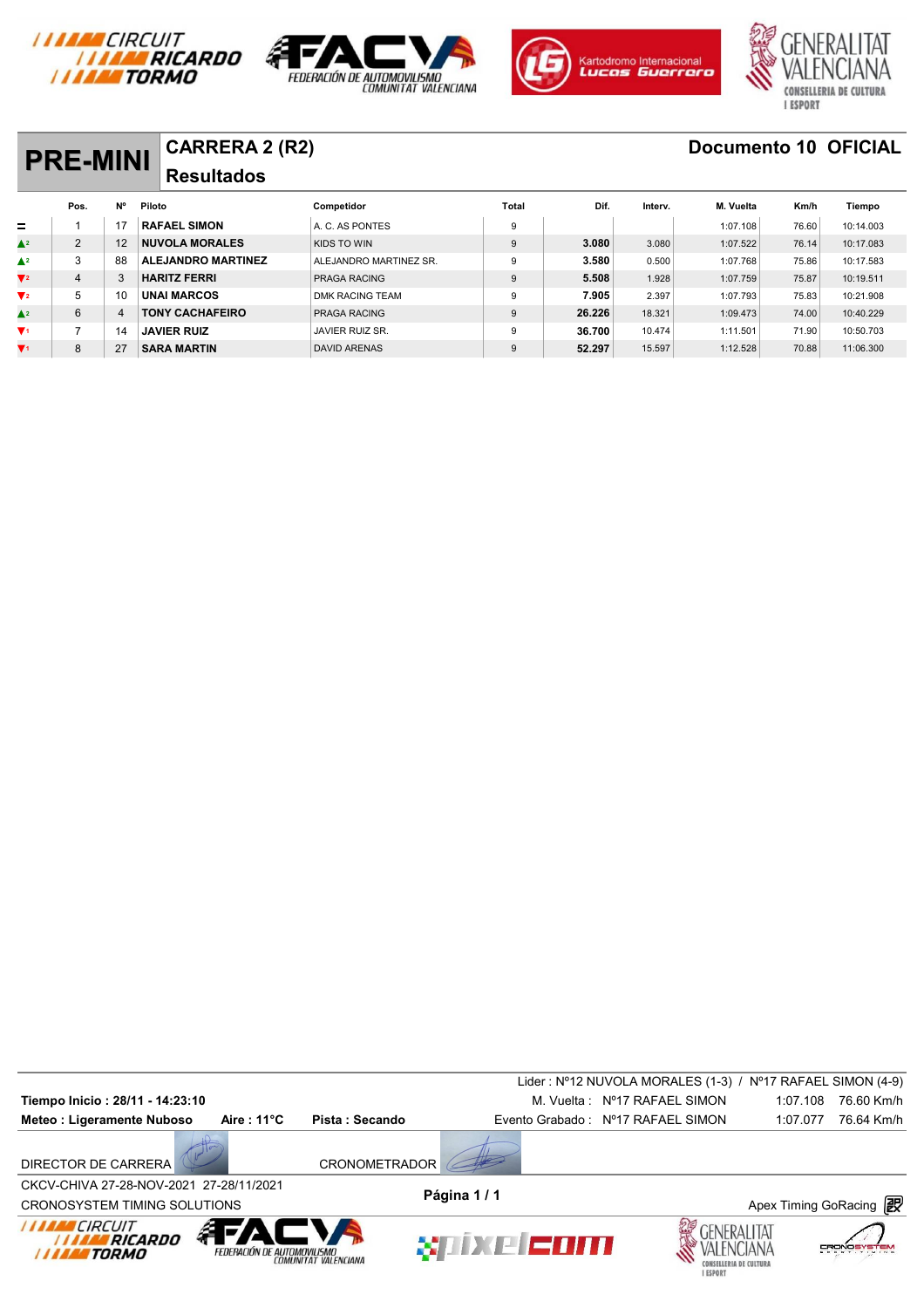







# **PRE-MINI** CARRERA 2 (R2) Valor informativo. No Oficial Valor informativo. No Oficial

**Vuelta a vuelta** 

|           | $\mathbf{1}$ | $\overline{2}$                                                | $\mathbf{3}$                  | $\overline{4}$                                            | 5                                              | 6                               | $\overline{7}$                     | 8                                       |
|-----------|--------------|---------------------------------------------------------------|-------------------------------|-----------------------------------------------------------|------------------------------------------------|---------------------------------|------------------------------------|-----------------------------------------|
| Parilla   | 17           | $\mathbf{3}$                                                  | 10                            | 12                                                        | 88                                             | 14                              | 27                                 | $\overline{\mathbf{4}}$                 |
|           |              |                                                               |                               |                                                           |                                                |                                 |                                    |                                         |
| Salida    | $\mathbf{3}$ | 17                                                            | 12                            | 10                                                        | 88                                             | 14                              | $\overline{\mathbf{4}}$            | 27                                      |
|           |              |                                                               |                               |                                                           |                                                |                                 |                                    |                                         |
| Vuelta 1  | 12           | 17                                                            | $\mathbf{3}_{_{0.7}}$         | 88                                                        | 10                                             | 14                              | $\overline{\mathbf{4}}$            | $\mathbf{27}_{\scriptscriptstyle{1.0}}$ |
| Intervalo |              | $0.0\,$                                                       |                               | 0.1                                                       | $0.2\,$                                        | $2.0\,$                         | $0.6\,$                            |                                         |
| Vuelta 2  | 12           | 17<br>$0.0\,$                                                 | $\mathbf{3}_{_{0.1}}$         | 88<br>0.2                                                 | 10<br>$0.2\,$                                  | 14<br>$5.7\,$                   | $\overline{\mathbf{4}}$<br>0.1     | 27<br>$2.5\,$                           |
|           |              |                                                               |                               |                                                           |                                                |                                 |                                    |                                         |
| Vuelta 3  | $12$         | 17<br>$0.0\,$                                                 | $\mathbf 3$<br>0.0            | 88<br>0.2                                                 | 10<br>0.1                                      | 14<br>9.2                       | $\overline{\mathbf{4}}$<br>$0.0\,$ | 27<br>3.6                               |
| Vuelta 4  | 17           | 12                                                            | $\mathbf{3}_{_{0.3}}$         | $\mathbf{88}_{_{\mathrm{0.1}}}$                           | $\mathop{10}\limits_{\scriptscriptstyle{0.2}}$ | 14                              | $\overline{\mathbf{4}}$            | 27                                      |
|           |              | $0.0\,$                                                       |                               |                                                           |                                                | 12.5                            | $0.0\,$                            | 5.5                                     |
| Vuelta 5  | 17           | 12<br>$0.6\,$                                                 | $\mathbf{88}_{_{\text{0.0}}}$ | 3<br>0.3                                                  | 10<br>$0.8\,$                                  | 4<br>15.4                       | 14<br>$0.5\,$                      | 27<br>$7.2$                             |
|           |              |                                                               |                               |                                                           |                                                |                                 |                                    |                                         |
| Vuelta 6  | 17           | $\begin{array}{c} \n\textbf{12} \\ \textbf{1.1}\n\end{array}$ | $\mathbf{88}_{_{0.3}}$        | $\begin{array}{c} \textbf{3} \\ \textbf{1.0} \end{array}$ | $10$ <sub>1.1</sub>                            | $\overline{\mathbf{4}}$<br>16.0 | 14<br>$2.8\,$                      | 27<br>10.2                              |
| Vuelta 7  | 17           | 12                                                            |                               | $\mathbf 3$                                               | 10                                             | 4                               | 14                                 | 27                                      |
|           |              | $1.7\,$                                                       | $\mathbf{88}_{_{\text{0.0}}}$ | 1.7                                                       | 1.8                                            | 16.5                            | 4.9                                | 12.6                                    |
| Vuelta 8  | 17           | $12$                                                          | $\mathbf{88}_{_{0.3}}$        | $\mathbf{3}_{2.0}$                                        | $10\,$                                         | $\overline{\mathbf{4}}$         | 14                                 | 27                                      |
|           |              | 2.3                                                           |                               |                                                           | 2.1                                            | 17.2                            | $7.0\,$                            | 14.6                                    |
| Vuelta 9  | 17           | 12<br>$3.0\,$                                                 | $\underset{0.5}{\textbf{88}}$ | $\mathbf 3$<br>1.9                                        | 10<br>$2.3\,$                                  | 4<br>18.3                       | 14<br>10.4                         | 27<br>15.5                              |



CROV-CHIVA 27-20-NOV-2021 27-20711/2021<br>CRONOSYSTEM TIMING SOLUTIONS **Apex Timing GoRacing** CKCV-CHIVA 27-28-NOV-2021 27-28/11/2021 **Página 1 / 1**



FEDERACIÓN DE AUTOMOVILISMO

XIIXE EOM



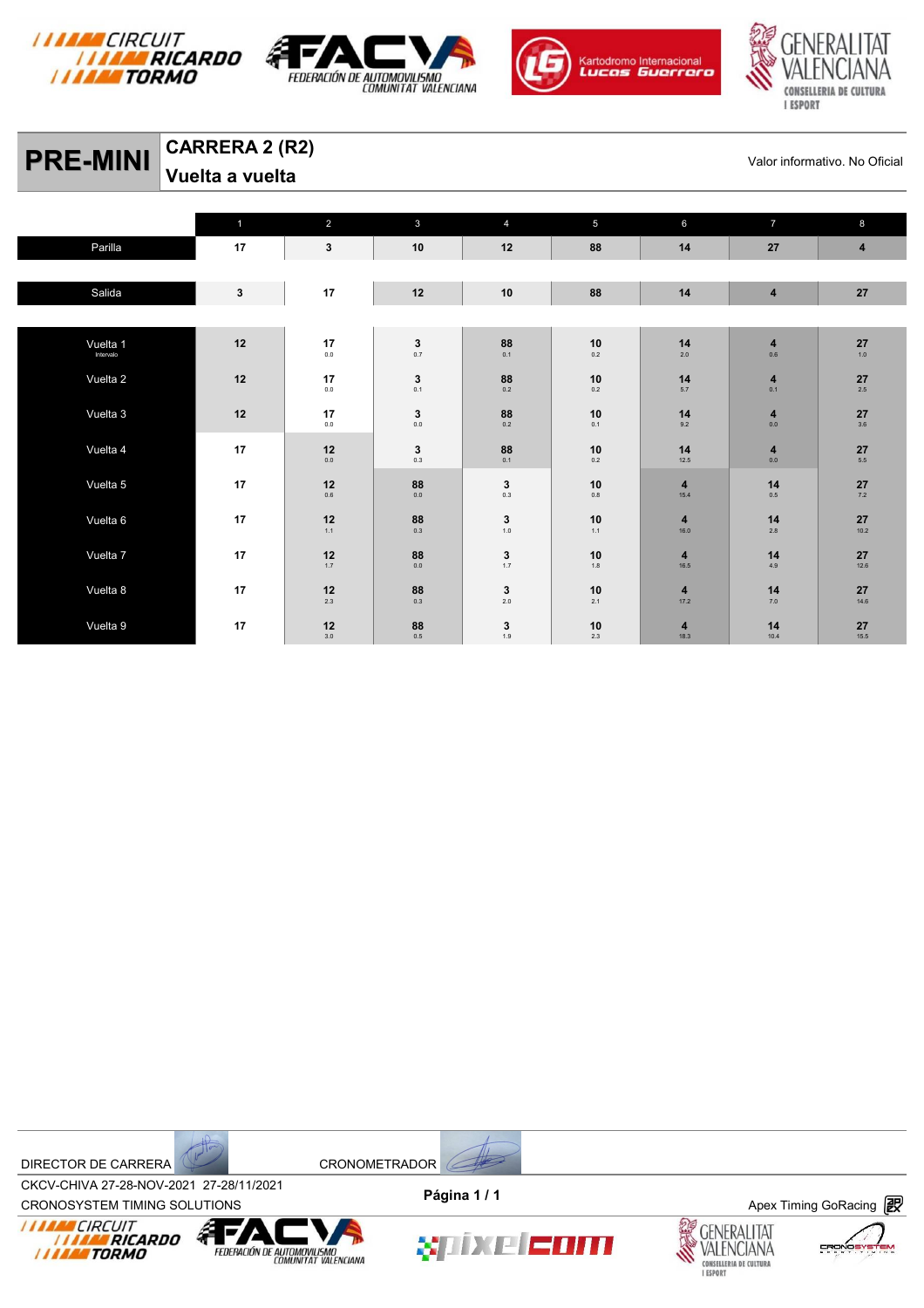







# **Análisis**

|                |                            |                  | <b>Análisis</b>  |                         |                |                         |          |        |                         |  |
|----------------|----------------------------|------------------|------------------|-------------------------|----------------|-------------------------|----------|--------|-------------------------|--|
| <b>Vueltas</b> | Sector 1                   | Sector 2         |                  | Sector 3 npo por vuelta | <b>Vueltas</b> | Sector 1                | Sector 2 |        | Sector 3 npo por vuelta |  |
|                | Nº3 HARITZ FERRI           |                  |                  |                         |                | Nº17 RAFAEL SIMON       |          |        |                         |  |
| 1              | 18.506                     | 29.114           | 21.900           | 1:09.520                | $\mathbf{1}$   | 18.567                  | 28.705   | 21.445 | 1:08.717                |  |
| $\overline{c}$ | 17.461                     | 28.656           | 21.642           | 1:07.759                | $\overline{a}$ | 17.852                  | 28.763   | 21.718 | 1:08.333                |  |
| 3              | 18.110                     | 28.895           | 21.669           | 1:08.674                | 3              | 18.097                  | 28.853   | 21.849 | 1:08.799                |  |
| 4              | 18.098                     | 29.120           | 21.852           | 1:09.070                | $\overline{4}$ | 17.921                  | 29.131   | 21.695 | 1:08.747                |  |
| 5              | 18.237                     | 28.825           | 21.822           | 1:08.884                | 5              | 17.774                  | 28.778   | 21.565 | 1:08.117                |  |
| 6              | 17.509                     | 28.927           | 22.045           | 1:08.481                | 6              | 17.369                  | 28.392   | 21.347 | 1:07.108                |  |
| $\overline{7}$ | 17.532                     | 28.973           | 22.056           | 1:08.561                | 7              | 17.309                  | 28.653   | 21.504 | 1:07.466                |  |
| 8              | 17.684                     | 28.921           | 22.148           | 1:08.753                | 8              | 17.443                  | 28.724   | 21.536 | 1:07.703                |  |
| 9              | 17.705                     | 28.935           | 22.205           | 1:08.845                | 9              | 17.383                  | 28.793   | 21.795 | 1:07.971                |  |
|                | Nº4 TONY CACHAFEIRO        |                  |                  |                         |                | Nº27 SARA MARTIN        |          |        |                         |  |
| 1              | 19.693                     | 30.215           | 22.182           | 1:12.090                | $\mathbf{1}$   | 19.190                  | 30.729   | 23.012 | 1:12.931                |  |
| $\overline{c}$ | 18.088                     | 30.467           | 22.468           | 1:11.023                | $\overline{2}$ | 18.528                  | 30.770   | 23.230 | 1:12.528                |  |
| 3              | 18.762                     | 30.518           | 22.732           | 1:12.012                | 3              | 18.929                  | 30.922   | 23.290 | 1:13.141                |  |
| 4              | 18.750                     | 30.582           | 22.994           | 1:12.326                | 4              | 19.112                  | 31.488   | 23.626 | 1:14.226                |  |
| 5              | 19.253                     | 30.619           | 22.301           | 1:12.173                | 5              | 19.422                  | 31.493   | 23.511 | 1:14.426                |  |
| 6              | 18.261                     | 29.056           | 22.156           | 1:09.473                | 6              | 19.453                  | 31.836   | 23.428 | 1:14.717                |  |
| $\overline{7}$ | 18.097                     | 29.309           | 22.339           | 1:09.745                | 7              | 19.612                  | 31.194   | 23.490 | 1:14.296                |  |
| 8              | 18.016                     | 29.331           | 22.310           | 1:09.657                | 8              | 19.441                  | 30.900   | 23.346 | 1:13.687                |  |
| 9              | 18.160                     | 29.744           | 22.331           | 1:10.235                | 9              | 19.607                  | 31.756   | 23.318 | 1:14.681                |  |
|                | Nº10 UNAI MARCOS           |                  |                  |                         |                | Nº88 ALEJANDRO MARTINEZ |          |        |                         |  |
| 1              | 18.744                     | 29.218           | 21.746           | 1:09.708                | $\mathbf{1}$   | 18.529                  | 29.092   | 21.779 | 1:09.400                |  |
| $\sqrt{2}$     | 17.569                     | 28.726           | 21.498           | 1:07.793                | $\overline{c}$ | 17.381                  | 28.682   | 21.714 | 1:07.777                |  |
| 3              | 17.974                     | 28.925           | 21.768           | 1:08.667                | 3              | 18.026                  | 28.976   | 21.714 | 1:08.716                |  |
| 4              | 18.166                     | 29.182           | 21.699           | 1:09.047                | $\overline{4}$ | 18.001                  | 29.064   | 21.949 | 1:09.014                |  |
| 5              | 18.028                     | 29.304           | 21.974           | 1:09.306                | 5              | 17.699                  | 29.017   | 21.637 | 1:08.353                |  |
| 6              | 17.692                     | 29.265           | 21.849           | 1:08.806                | 6              | 17.440                  | 28.767   | 21.561 | 1:07.768                |  |
| $\overline{7}$ | 17.879                     | 29.512           | 21.873           | 1:09.264                | 7              | 17.450                  | 28.746   | 21.687 | 1:07.883                |  |
| 8              | 17.637                     | 29.398           | 21.964           | 1:08.999                | 8              | 17.614                  | 29.017   | 21.834 | 1:08.465                |  |
| 9              | 17.781                     | 29.307           | 22.047           | 1:09.135                | 9              | 17.563                  | 29.132   | 22.239 | 1:08.934                |  |
|                | Nº12 NUVOLA MORALES        |                  |                  |                         |                |                         |          |        |                         |  |
| 1              | 18.018                     | 28.724           | 21.883           | 1:08.625                |                |                         |          |        |                         |  |
| $\overline{2}$ | 17.610                     | 28.884           | 21.885           | 1:08.379                |                |                         |          |        |                         |  |
| 3              | 17.872                     | 28.900           | 21.967           | 1:08.739                |                |                         |          |        |                         |  |
| 4              | 17.756                     | 28.971           | 22.104           | 1:08.831                |                |                         |          |        |                         |  |
| 5<br>6         | 18.114<br>17.283           | 29.013<br>28.715 | 21.662<br>21.524 | 1:08.789<br>1:07.522    |                |                         |          |        |                         |  |
| $\overline{7}$ | 17.445                     | 28.893           | 21.779           | 1:08.117                |                |                         |          |        |                         |  |
| $\bf 8$        | 17.557                     | 28.934           | 21.772           | 1:08.263                |                |                         |          |        |                         |  |
| 9              | 17.479                     | 29.049           | 22.206           | 1:08.734                |                |                         |          |        |                         |  |
|                |                            |                  |                  |                         |                |                         |          |        |                         |  |
| 1              | Nº14 JAVIER RUIZ<br>19.082 | 30.081           | 22.435           | 1:11.598                |                |                         |          |        |                         |  |
| $\overline{2}$ | 18.508                     | 30.546           | 22.447           | 1:11.501                |                |                         |          |        |                         |  |
| 3              | 18.694                     | 30.539           | 22.945           | 1:12.178                |                |                         |          |        |                         |  |
| 4              | 18.620                     | 30.649           | 23.048           | 1:12.317                |                |                         |          |        |                         |  |
| 5              | 18.985                     | 31.013           | 22.717           | 1:12.715                |                |                         |          |        |                         |  |
| 6              | 18.544                     | 30.400           | 22.841           | 1:11.785                |                |                         |          |        |                         |  |
| $\overline{7}$ | 18.344                     | 30.716           | 22.811           | 1:11.871                |                |                         |          |        |                         |  |
| 8              | 18.299                     | 30.578           | 22.840           | 1:11.717                |                |                         |          |        |                         |  |
| 9              | 18.700                     | 31.777           | 23.227           | 1:13.704                |                |                         |          |        |                         |  |

DIRECTOR DE CARRERA CRONOMETRADOR

CROV-CHIVA 27-20-NOV-2021 27-20711/2021<br>CRONOSYSTEM TIMING SOLUTIONS **Apex Timing GoRacing** CKCV-CHIVA 27-28-NOV-2021 27-28/11/2021





xnixe Enm



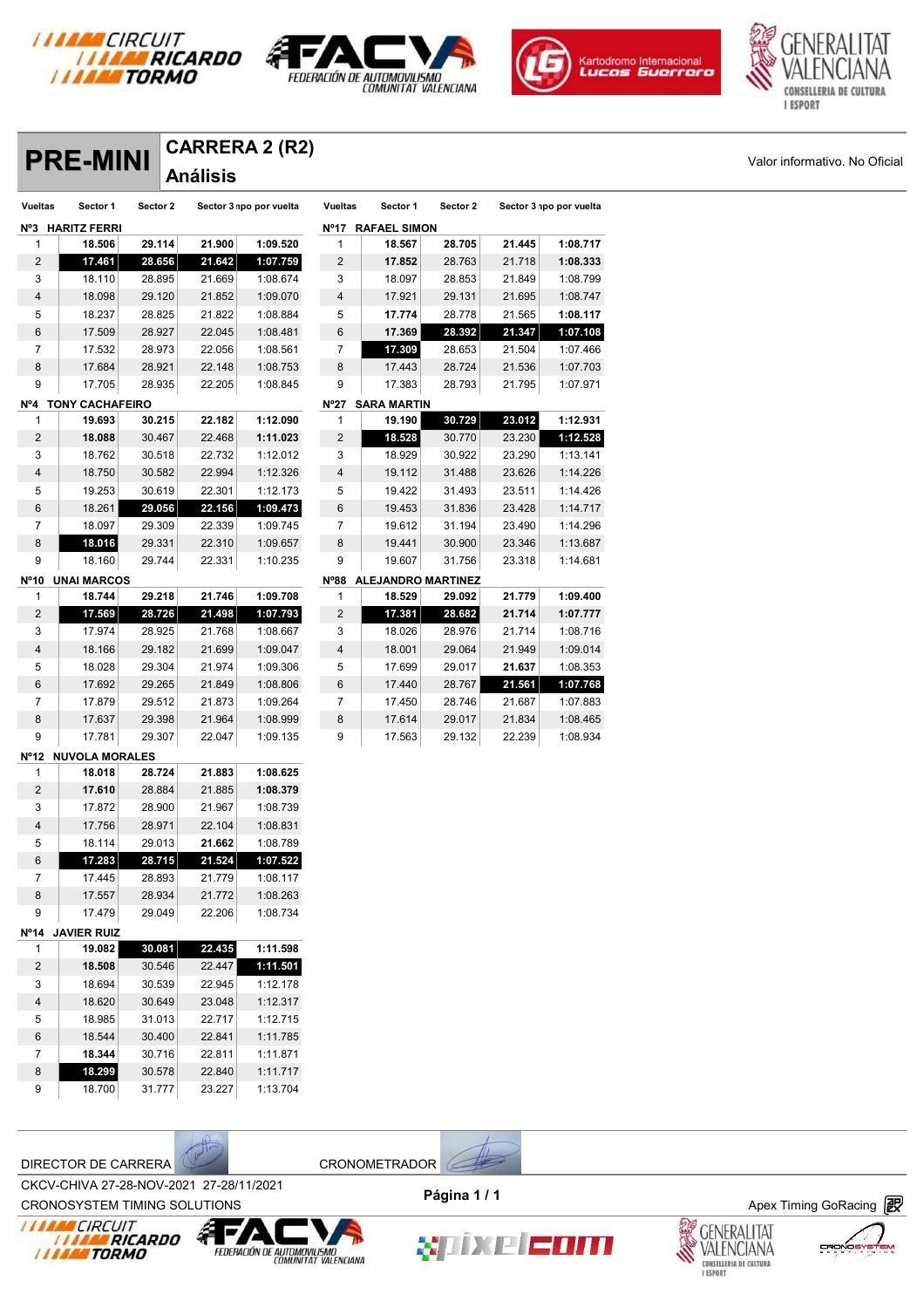







### **PRE-MINI CARRERA 2 (R2) Parrilla de Salida**



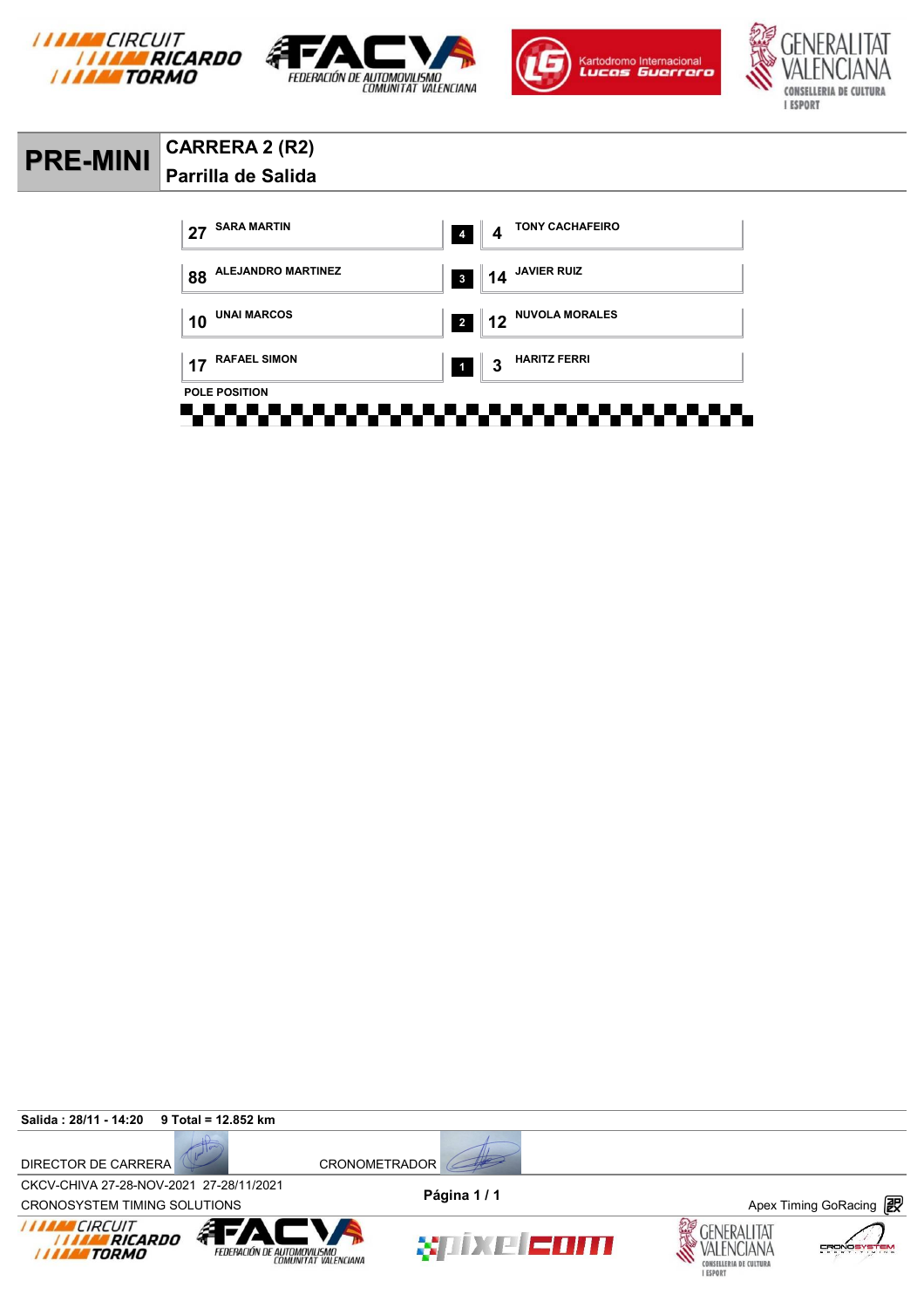







## **PRE-MINI WARM-UP 3 (W-UP 3) Documento 9 Resultados**

|                        | <b>PRE-MINI</b> |                           | <b>VYARIVI-UF J (VY-UF J)</b> |          |          |            |       |       |                |  |  |  |  |
|------------------------|-----------------|---------------------------|-------------------------------|----------|----------|------------|-------|-------|----------------|--|--|--|--|
|                        |                 | <b>Resultados</b>         |                               |          |          |            |       |       |                |  |  |  |  |
| Pos.                   | N°              | Piloto                    | Sector 1                      | Sector 2 | Sector 3 | Tiempo     | Dif.  | Km/h  | Total          |  |  |  |  |
|                        | 17              | <b>RAFAEL SIMON</b>       | 17.848                        | 28.698   | 21.771   | 1:08.317   |       | 75.25 | 7              |  |  |  |  |
| 2                      | 12              | <b>NUVOLA MORALES</b>     | 17.765                        | 29.079   | 21.995   | 1:08.839   | 0.522 | 74.68 | 3              |  |  |  |  |
| 3                      | 88              | <b>ALEJANDRO MARTINEZ</b> | 17.859                        | 28.998   | 22.046   | 1:08.903   | 0.586 | 74.61 | 8              |  |  |  |  |
| $\overline{4}$         | 3               | <b>HARITZ FERRI</b>       | 17.906                        | 29.118   | 22.029   | 1:09.053   | 0.736 | 74.45 | 8              |  |  |  |  |
| 5                      | 14              | <b>JAVIER RUIZ</b>        | 18.217                        | 29.405   | 22.460   | 1:10.082   | 1.765 | 73.35 | 8              |  |  |  |  |
| 6                      | 10              | <b>UNAI MARCOS</b>        | 18.407                        | 29.635   | 22.152   | 1:10.194   | 1.877 | 73.24 | 6              |  |  |  |  |
| ⇁                      | 4               | <b>TONY CACHAFEIRO</b>    | 18.257                        | 29.959   | 22.153   | 1:10.369   | 2.052 | 73.05 | $\overline{4}$ |  |  |  |  |
| <b>No Clasificados</b> |                 |                           |                               |          |          |            |       |       |                |  |  |  |  |
|                        | 27              | <b>SARA MARTIN</b>        |                               |          |          | Sin Tiempo |       |       |                |  |  |  |  |

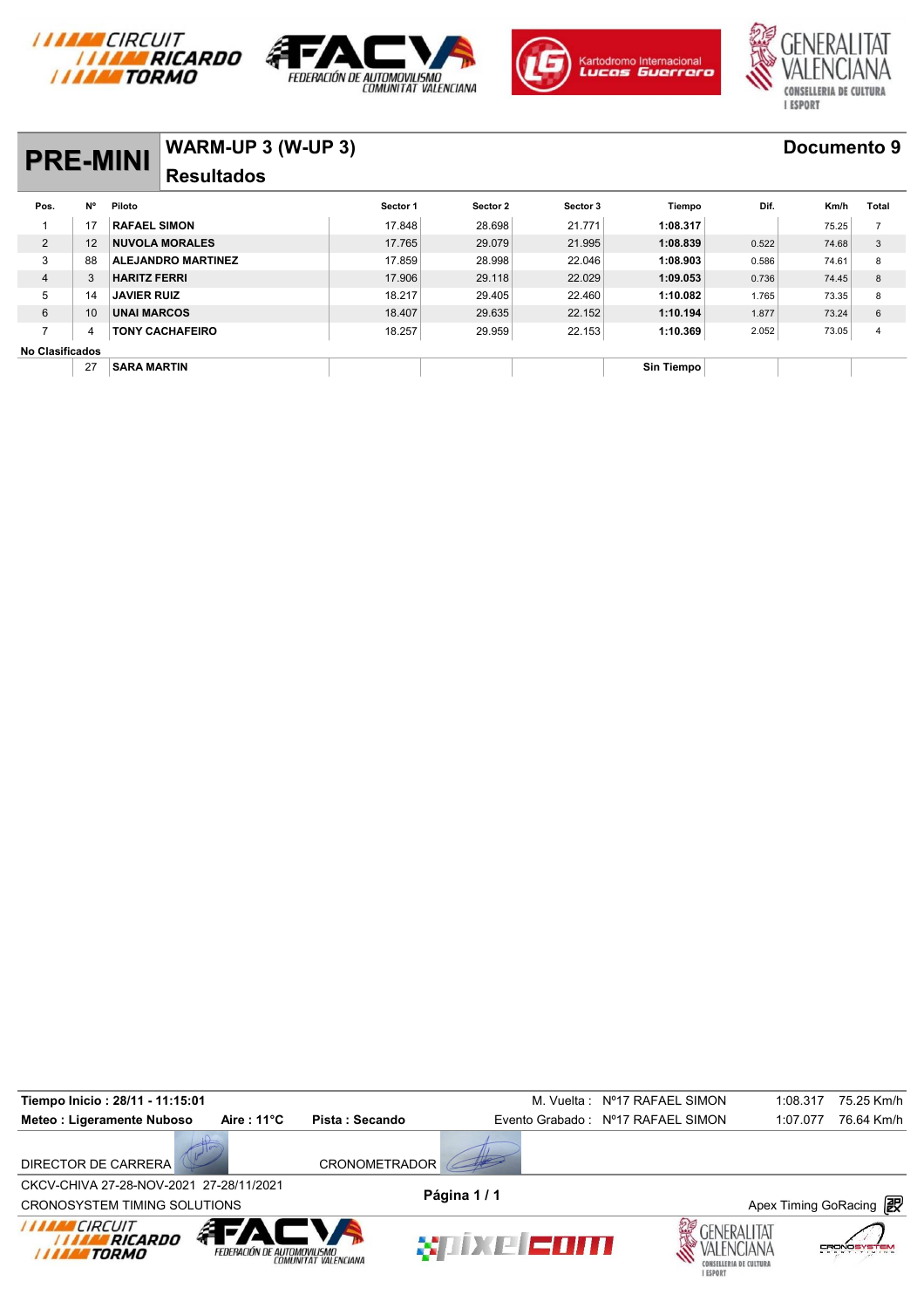



 3 17.906 4 3 29.118 4 12 21.995 4 3 **HARITZ FERRI 1:08.949** 1:09.053 0.104 14 18.217 5 14 29.405 5 4 22.130 5 14 **JAVIER RUIZ 1:09.959** 1:10.082 0.123 4 18.257 6 10 29.585 6 10 22.152 6 4 **TONY CACHAFEIRO 1:10.050** 1:10.369 0.319 10 18.316 7 4 29.663 7 14 22.337 7 10 **UNAI MARCOS 1:10.053** 1:10.194 0.141





## **PRE-MINI** WARM-UP 3 (W-UP 3) Valor informativo. No Oficial **Best Sectors Analysis**  E-MINI WARM-UP 3 (W-UP 3)<br>Best Sectors Analysis<br>S1 Tiempo Pos. N<sup>o S2</sup> Tiempo Pos. N<sup>o S3</sup> Tiempo Pos. N<sup>o</sup> Piloto Ideal Lap Times Ideal La Valor informativo. No Oficial<br>Pos. N<sup>o</sup> Tiempo Pos. N<sup>o S2</sup> Tiempo Pos. N<sup>o S3</sup> Tiempo Pos. N<sup>o</sup> Piloto **Ideal Lap Times**<br>1 17 17 17 17 28.698 1 1 17 21.557 1 1 17 RAFAEL SIMON 1:07.855 1:08.317 0.462 2 12 17.722 2 88 28.998 2 3 21.925 2 88 **ALEJANDRO MARTINEZ 1:08.725** 1:08.903 0.178 3 88 17.753 3 12 29.079 3 88 21.974 3 12 **NUVOLA MORALES 1:08.796** 1:08.839 0.043

DIRECTOR DE CARRERA CRONOMETRADOR



CROV-CHIVA 27-20-NOV-2021 27-20711/2021<br>CRONOSYSTEM TIMING SOLUTIONS **Apex Timing GoRacing** CKCV-CHIVA 27-28-NOV-2021 27-28/11/2021 **Página 1 / 1**









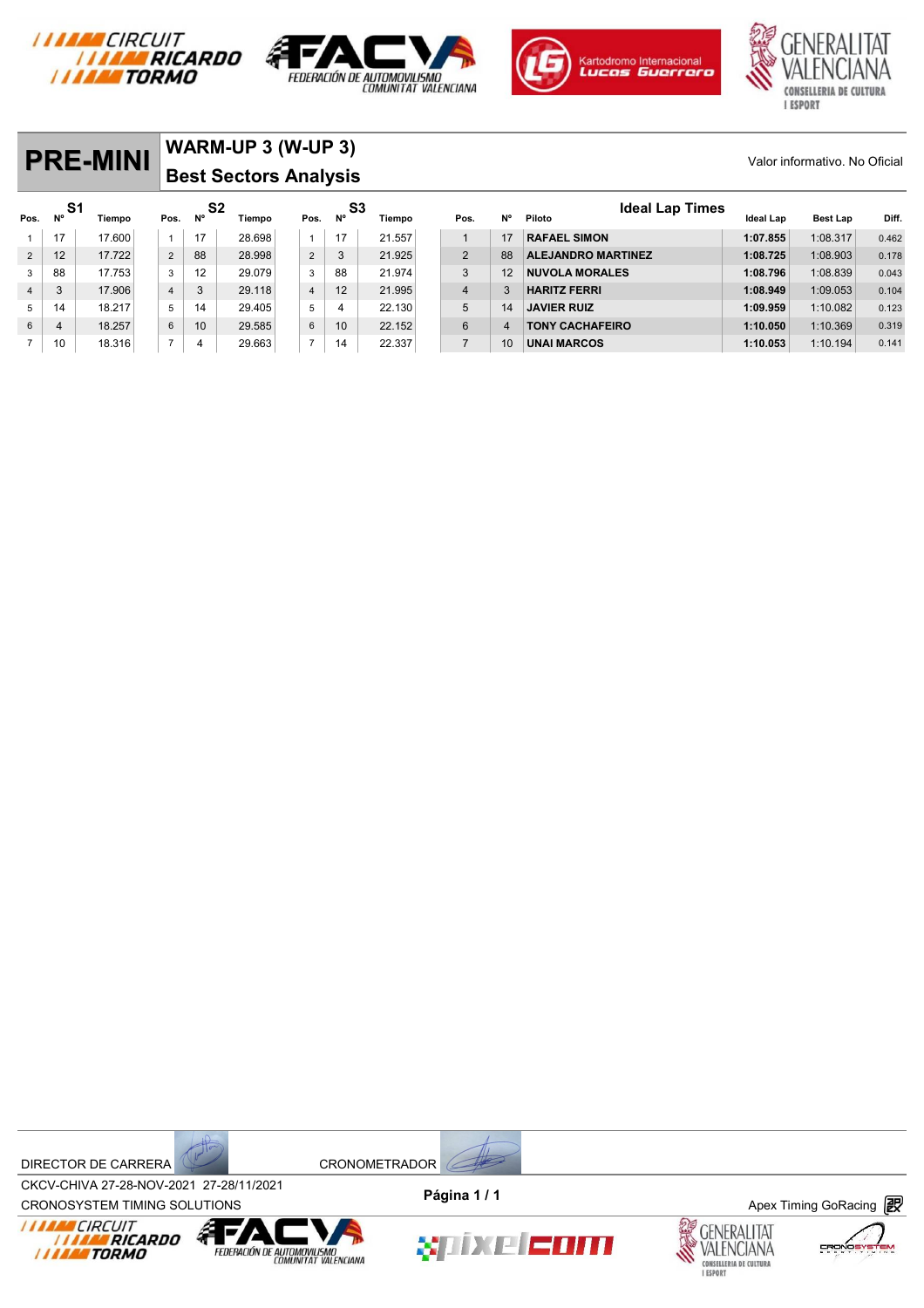







**PRE-MINI** WARM-UP 3 (W-UP 3)<br> **Valor informativo. No Oficial**<br>
Vueltas Sector 1 Sector 2 Sector 3 npo por vuelta **Análisis Nº3 HARITZ FERRI 18.737 29.552 21.925 1:10.214 18.215 29.200** 22.784 **1:10.199** 18.540 30.098 22.403 1:11.041 18.571 30.280 22.392 1:11.243 18.681 29.966 22.595 1:11.242 18.663 29.634 22.434 1:10.731 18.485 29.750 22.283 1:10.518 **17.906 29.118** 22.029 **1:09.053 Nº4 TONY CACHAFEIRO 18.773 29.663 22.614 1:11.050** 19.099 30.468 **22.493** 1:12.060 **18.731** 29.761 **22.130 1:10.622 18.257** 29.959 22.153 **1:10.369 Nº10 UNAI MARCOS 18.407 29.635 22.152 1:10.194 18.316 29.585** 22.539 1:10.440 18.467 30.216 22.609 1:11.292 18.329 29.736 22.478 1:10.543 18.577 30.025 22.286 1:10.888 2:17.138 30.037 22.343 3:09.518 **Nº12 NUVOLA MORALES 2:26.439 29.377 22.268 3:18.084 17.722 29.210 22.154 1:09.086** 17.765 **29.079 21.995 1:08.839 Nº14 JAVIER RUIZ 18.867 30.574 22.776 1:12.217** 18.926 **30.265 22.734 1:11.925 18.494 30.230 22.442 1:11.166** 18.511 **30.034** 22.581 **1:11.126 18.473 29.918** 22.648 **1:11.039** 18.508 **29.672** 22.854 **1:11.034 18.261** 29.940 **22.337 1:10.538 18.217 29.405** 22.460 **1:10.082 Nº17 RAFAEL SIMON 17.950 29.083 21.794 1:08.827 17.872 28.836** 21.841 **1:08.549** 18.088 30.119 21.934 1:10.141 **17.600** 29.107 22.028 1:08.735 18.077 29.059 **21.784** 1:08.920 17.848 **28.698 21.771 1:08.317** 17.924 28.905 **21.557** 1:08.386 **Nº88 ALEJANDRO MARTINEZ 18.451 29.515 22.305 1:10.271 18.171** 29.523 **22.201 1:09.895 18.044 29.116** 22.221 **1:09.381 17.859 28.998 22.046 1:08.903** 17.959 29.283 22.302 1:09.544 18.562 29.673 22.553 1:10.788 **17.753** 29.114 22.046 1:08.913 17.925 29.168 **21.974** 1:09.067

DIRECTOR DE CARRERA CRONOMETRADOR

CKCV-CHIVA 27-28-NOV-2021 27-28/11/2021 **Página 1 / 1**



CROV-CHIVA 27-26-NOV-2021 27-26/11/2021<br>CRONOSYSTEM TIMING SOLUTIONS **Apex Timing GoRacing** 









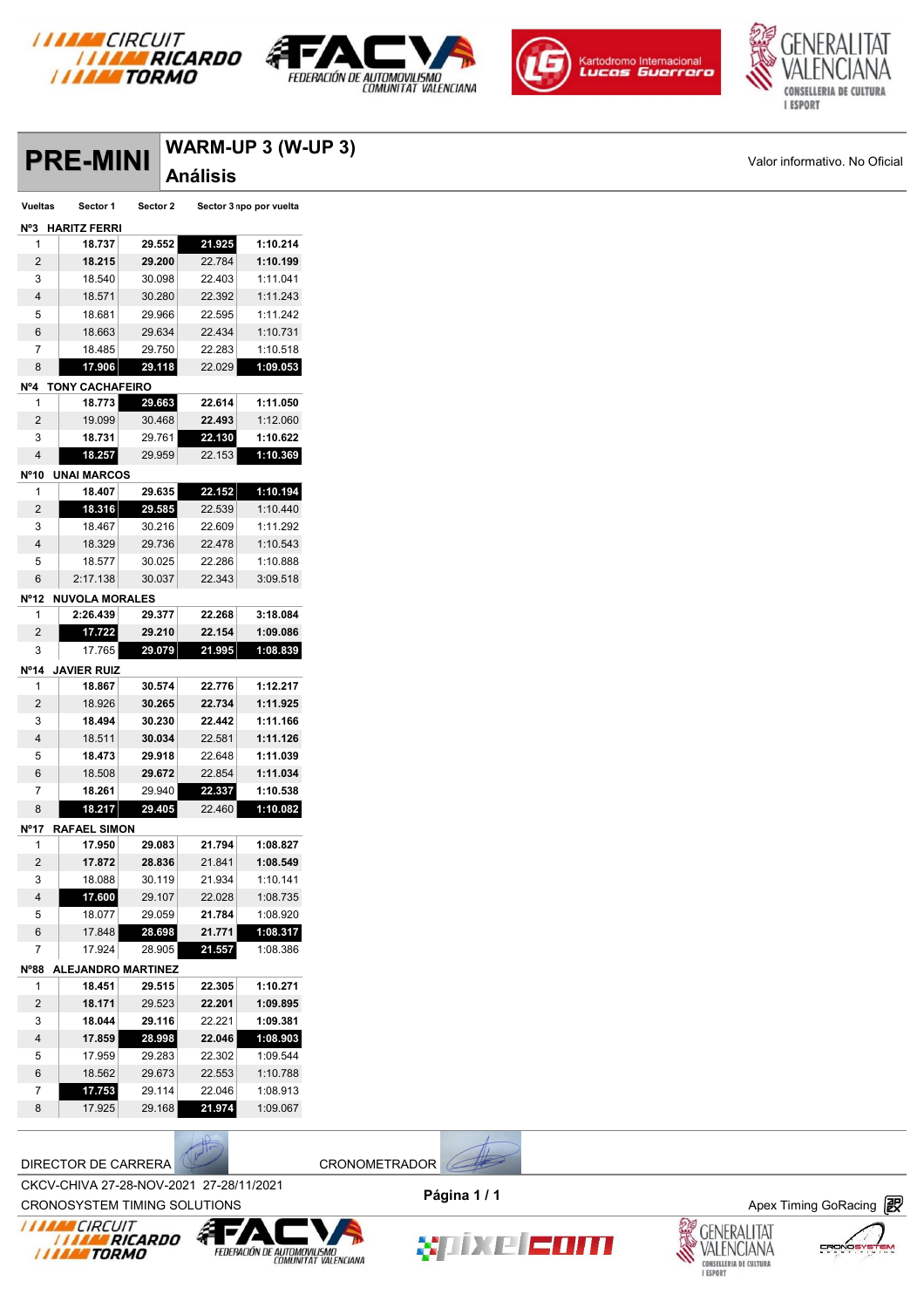







# **PRE-MINI WARM-UP 2 (W-UP 2) Documento 8**

#### **Resultados**

|                        | <b>PRE-MINI</b> |                           | <b>VVARIVI-UF 4 (VV-UF 4)</b> |          |          |            |       |       |                |  |  |  |
|------------------------|-----------------|---------------------------|-------------------------------|----------|----------|------------|-------|-------|----------------|--|--|--|
|                        |                 | <b>Resultados</b>         |                               |          |          |            |       |       |                |  |  |  |
| Pos.                   | <b>N°</b>       | Piloto                    | Sector 1                      | Sector 2 | Sector 3 | Tiempo     | Dif.  | Km/h  | Total          |  |  |  |
|                        | 17              | <b>RAFAEL SIMON</b>       | 17.545                        | 28.499   | 21.646   | 1:07.690   |       | 75.95 | 8              |  |  |  |
| $\overline{2}$         | 3               | <b>HARITZ FERRI</b>       | 17.553                        | 28.866   | 21.613   | 1:08.032   | 0.342 | 75.56 | 6              |  |  |  |
| 3                      | 12              | <b>NUVOLA MORALES</b>     | 17.699                        | 28.884   | 21.482   | 1:08.065   | 0.375 | 75.53 | $\overline{ }$ |  |  |  |
| 4                      | 10              | <b>UNAI MARCOS</b>        | 17.810                        | 29.245   | 21.648   | 1:08.703   | 1.013 | 74.83 | 6              |  |  |  |
| 5                      | 88              | <b>ALEJANDRO MARTINEZ</b> | 17.950                        | 29.217   | 21.982   | 1:09.149   | 1.459 | 74.34 | 6              |  |  |  |
| 6                      | 4               | <b>TONY CACHAFEIRO</b>    | 18.113                        | 29.887   | 21.819   | 1:09.819   | 2.129 | 73.63 | 4              |  |  |  |
| $\overline{ }$         | 27              | <b>SARA MARTIN</b>        | 18.862                        | 30.783   | 22.821   | 1:12.466   | 4.776 | 70.94 | $\overline{7}$ |  |  |  |
| <b>No Clasificados</b> |                 |                           |                               |          |          |            |       |       |                |  |  |  |
|                        | 14              | <b>JAVIER RUIZ</b>        |                               |          |          | Sin Tiempo |       |       |                |  |  |  |

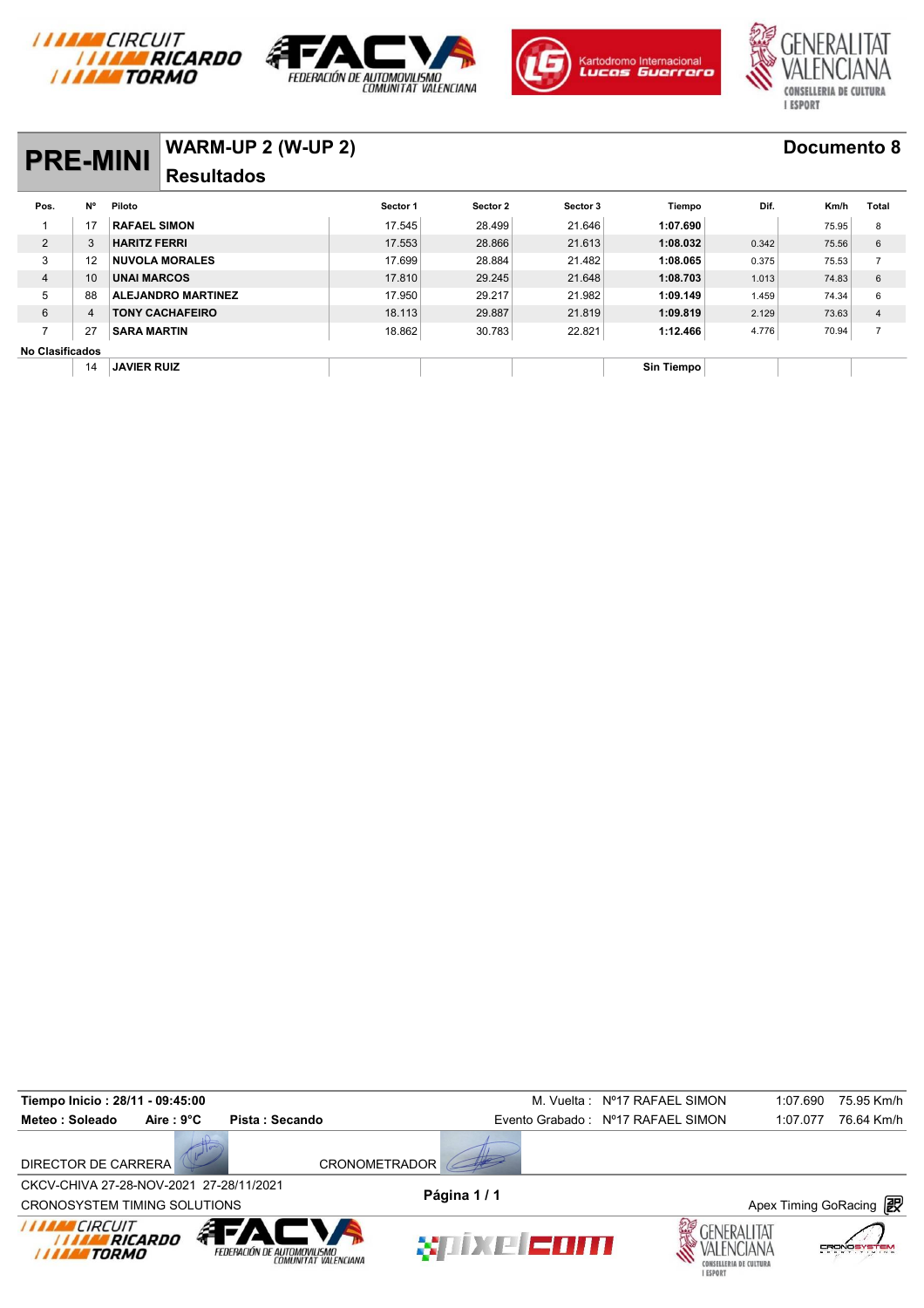







|                |          | <b>PRE-MINI</b> |                | WARM-UP 2 (W-UP 2)<br>Valor informativo. No Oficial<br><b>Best Sectors Analysis</b> |        |                |                   |        |  |                |    |                                  |           |                 |       |
|----------------|----------|-----------------|----------------|-------------------------------------------------------------------------------------|--------|----------------|-------------------|--------|--|----------------|----|----------------------------------|-----------|-----------------|-------|
| Pos.           | S1<br>N° | Tiempo          | Pos.           | S2<br><b>N°</b>                                                                     | Tiempo | Pos.           | S3<br>$N^{\circ}$ | Tiempo |  | Pos.           | N° | <b>Ideal Lap Times</b><br>Piloto | Ideal Lap | <b>Best Lap</b> | Diff. |
|                | 17       | 17.432          | $\mathbf{1}$   | 17                                                                                  | 28.499 | $\mathbf{1}$   | 12                | 21.482 |  |                | 17 | <b>RAFAEL SIMON</b>              | 1:07.458  | 1:07.690        | 0.232 |
| 2              | 3        | 17.553          | $\overline{2}$ | 3                                                                                   | 28.759 | $\overline{2}$ | 17                | 21.527 |  | 2              |    | <b>HARITZ FERRI</b>              | 1:07.870  | 1:08.032        | 0.162 |
| 3              | 10       | 17.623          | 3              | 12                                                                                  | 28.884 | 3              | 3                 | 21.558 |  | 3              | 12 | <b>NUVOLA MORALES</b>            | 1:08.053  | 1:08.065        | 0.012 |
| $\overline{4}$ | 12       | 17.687          | $\overline{4}$ | 10                                                                                  | 28.990 | $\overline{4}$ | 10                | 21.612 |  | $\overline{4}$ | 10 | <b>UNAI MARCOS</b>               | 1:08.225  | 1:08.703        | 0.478 |
| 5 <sup>5</sup> | 88       | 17.798          | 5              | 88                                                                                  | 29.163 | 5              | 4                 | 21.819 |  | 5              | 88 | <b>ALEJANDRO MARTINEZ</b>        | 1:08.908  | 1:09.149        | 0.241 |
| 6              | 4        | 17.881          | 6              | 4                                                                                   | 29.743 | 6              | 88                | 21.947 |  | 6              |    | <b>TONY CACHAFEIRO</b>           | 1:09.443  | 1:09.819        | 0.376 |

7 27 18.862 7 27 30.347 7 27 22.821 7 27 **SARA MARTIN 1:12.030** 1:12.466 0.436





CROV-CHIVA 27-20-NOV-2021 27-20711/2021<br>CRONOSYSTEM TIMING SOLUTIONS **Apex Timing GoRacing** CKCV-CHIVA 27-28-NOV-2021 27-28/11/2021 **Página 1 / 1**





XIIXE EOM



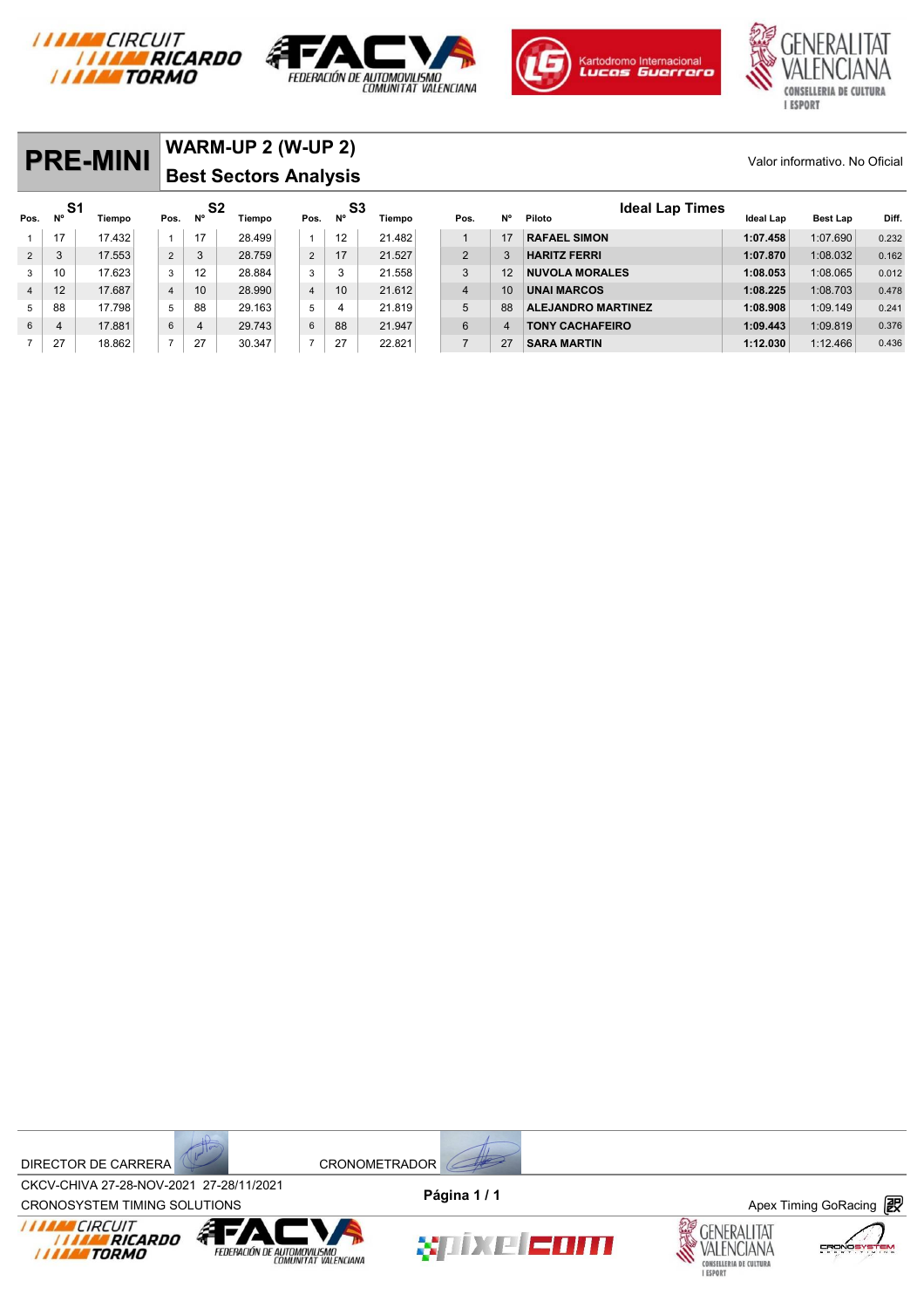







|                     | <b>PRE-MINI</b>            |                  |                  | WARM-UP 2 (W-UP 2)      |
|---------------------|----------------------------|------------------|------------------|-------------------------|
|                     |                            |                  | <b>Análisis</b>  |                         |
| Vueltas             | Sector 1                   | Sector 2         |                  | Sector 3 npo por vuelta |
|                     | Nº3 HARITZ FERRI           |                  |                  |                         |
| 1                   | 18.363                     | 28.891           | 21.778           | 1:09.032                |
| $\overline{2}$      | 17.589                     | 29.013           | 21.978           | 1:08.580                |
| 3                   | 17.759                     | 29.124           | 22.040           | 1:08.923                |
| $\overline{4}$      | 18.128                     | 28.759           | 21.558           | 1:08.445                |
| 5                   | 17.553                     | 28.866           | 21.613           | 1:08.032                |
| 6                   | 2:22.855                   | 28.936           | 21.940           | 3:13.731                |
|                     | Nº4 TONY CACHAFEIRO        |                  |                  |                         |
| 1                   | 18.179                     | 30.011           | 22.638           | 1:10.828                |
| $\overline{2}$      | 18.249                     | 29.743           | 22.086           | 1:10.078                |
| 3                   | 18.113                     | 29.887           | 21.819           | 1:09.819                |
| $\overline{4}$      | 17.881                     | 30.310           | 22.984           | 1:11.175                |
|                     | Nº10 UNAI MARCOS           |                  |                  |                         |
| $\mathbf{1}$        | 17.974                     | 29.053           | 21.685           | 1:08.712                |
| $\overline{2}$      | 17.826                     | 28.990           | 22.274           | 1:09.090                |
| 3<br>$\overline{4}$ | 18.663<br>18.142           | 29.888<br>29.068 | 22.629<br>21.612 | 1:11.180<br>1:08.822    |
| 5                   | 17.810                     | 29.245           | 21.648           | 1:08.703                |
| 6                   | 17.623                     | 29.439           | 21.917           | 1:08.979                |
|                     | Nº12 NUVOLA MORALES        |                  |                  |                         |
| 1                   | 19.031                     | 29.071           | 21.664           | 1:09.766                |
| $\overline{c}$      | 18.006                     | 28.954           | 21.847           | 1:08.807                |
| 3                   | 17.699                     | 28.884           | 21.482           | 1:08.065                |
| $\overline{4}$      | 17.697                     | 29.054           | 21.705           | 1:08.456                |
| $\sqrt{5}$          | 17.687                     | 28.890           | 22.003           | 1:08.580                |
| $\,6\,$             | 17.842                     | 29.122           | 21.834           | 1:08.798                |
| $\overline{7}$      | 17.763                     | 29.496           | 21.754           | 1:09.013                |
|                     | Nº17 RAFAEL SIMON          |                  |                  |                         |
| 1                   | 17.845                     | 28.600           | 21.884           | 1:08.329                |
| $\overline{c}$      | 17.482                     | 28.769           | 21.958           | 1:08.209                |
| 3                   | 17.701                     | 29.297           | 22.720           | 1:09.718                |
| $\overline{4}$      | 17.585                     | 28.587           | 21.754           | 1:07.926                |
| 5                   | 17.545                     | 28.499           | 21.646           | 1:07.690                |
| 6<br>$\overline{7}$ | 17.432                     | 28.633           | 22.024           | 1:08.089                |
|                     | 17.511                     | 28.584<br>28.800 | 21.736<br>21.527 | 1:07.831<br>1:07.794    |
| 8                   | 17.467                     |                  |                  |                         |
| $\mathbf{1}$        | Nº27 SARA MARTIN<br>19.548 | 37.750           | 23.753           | 1:21.051                |
| $\overline{c}$      | 19.374                     | 30.347           | 23.310           | 1:13.031                |
| 3                   | 18.867                     | 31.327           | 23.537           | 1:13.731                |
| $\overline{4}$      | 19.055                     | 30.674           | 23.004           | 1:12.733                |
| 5                   | 18.975                     | 30.563           | 24.444           | 1:13.982                |
| 6                   | 19.059                     | 30.880           | 23.611           | 1:13.550                |
| $\overline{7}$      | 18.862                     | 30.783           | 22.821           | 1:12.466                |
|                     | Nº88 ALEJANDRO MARTINEZ    |                  |                  |                         |
| $\mathbf{1}$        | 18.678                     | 29.753           | 22.281           | 1:10.712                |
| $\overline{2}$      | 18.079                     | 29.748           | 22.215           | 1:10.042                |
| 3                   | 17.950                     | 29.217           | 21.982           | 1:09.149                |
| 4                   | 17.798                     | 29.704           | 22.069           | 1:09.571                |
| 5                   | 18.282                     | 29.163           | 21.947           | 1:09.392                |
| 6                   | 17.839                     | 29.357           | 22.093           | 1:09.289                |

DIRECTOR DE CARRERA CRONOMETRADOR

CKCV-CHIVA 27-28-NOV-2021 27-28/11/2021 **Página 1 / 1**



**XIIIXE EDITI** 







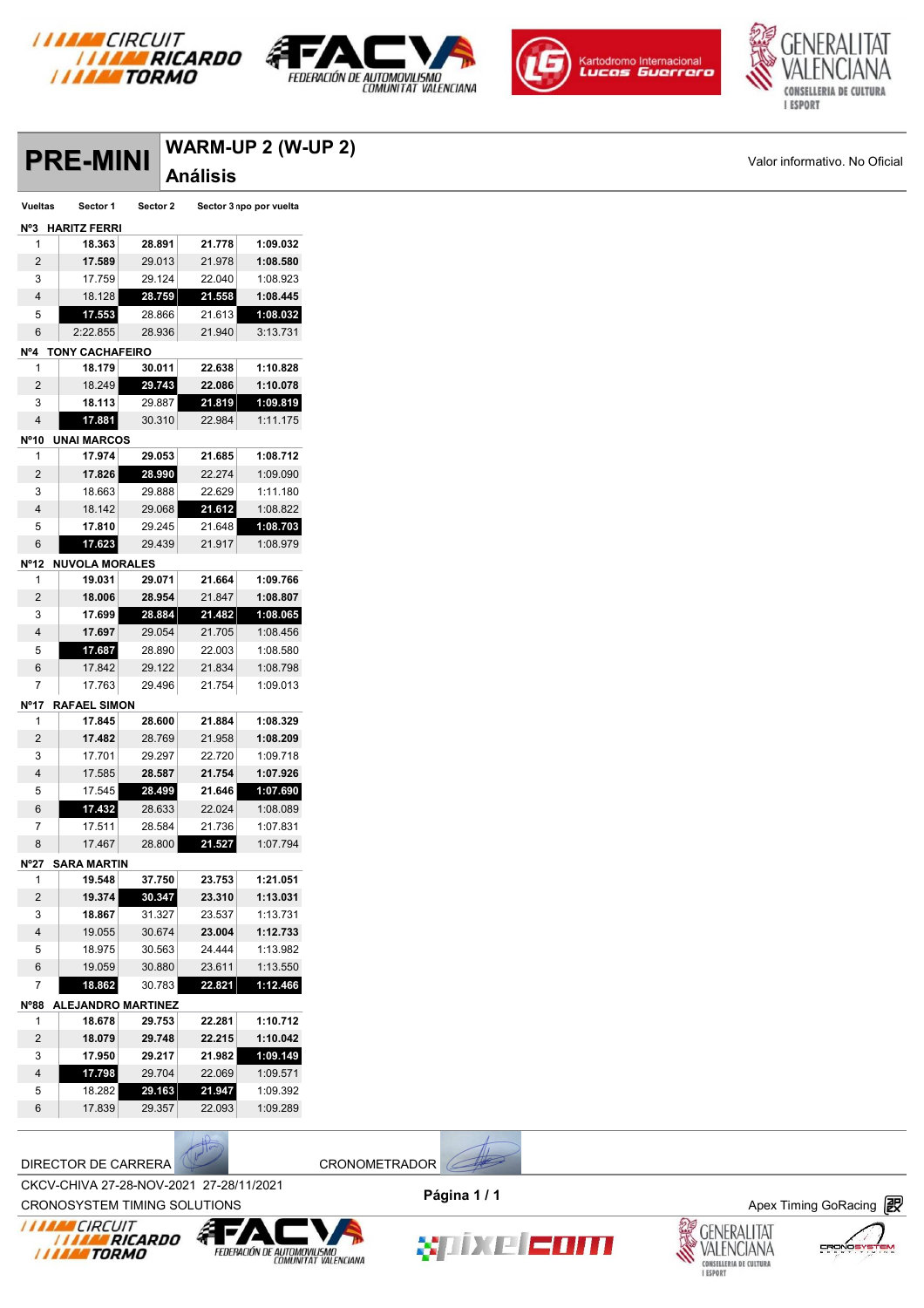







| <b>PRE-MINI</b> |    |                           |                        |                       |          |         |           |       |                       |
|-----------------|----|---------------------------|------------------------|-----------------------|----------|---------|-----------|-------|-----------------------|
|                 |    | <b>Resultados</b>         |                        |                       |          |         |           |       |                       |
| Pos.            | N° | Piloto                    | Competidor             | Total                 | Dif.     | Interv. | M. Vuelta | Km/h  | Tiempo                |
|                 |    | <b>RAFAEL SIMON</b>       | A. C. AS PONTES        | 9                     |          |         | 1:07.077  | 76.64 | 10:12.755             |
| 2               | 3  | <b>HARITZ FERRI</b>       | <b>PRAGA RACING</b>    | 9                     | 4.445    | 4.445   | 1:07.803  | 75.82 | 10:17.200             |
| 3               | 10 | <b>UNAI MARCOS</b>        | <b>DMK RACING TEAM</b> | 9                     | 13.219   | 8.774   | 1:07.969  | 75.63 | 10:25.974             |
| $\overline{4}$  | 12 | <b>NUVOLA MORALES</b>     | KIDS TO WIN            | 9                     | 14.073   | 0.854   | 1:07.892  | 75.72 | 10:26.828             |
| 5               | 88 | <b>ALEJANDRO MARTINEZ</b> | ALEJANDRO MARTINEZ SR. | 9                     | 18.773   | 4.700   | 1:08.440  | 75.11 | 10:31.528             |
| 6               | 14 | <b>JAVIER RUIZ</b>        | JAVIER RUIZ SR.        | 9                     | 52.053   | 33.280  | 1:11.649  | 71.75 | 11:04.808             |
|                 | 27 | <b>SARA MARTIN</b>        | <b>DAVID ARENAS</b>    | 9                     | 1:04.873 | 12.820  | 1:13.661  | 69.79 | 11:17.628             |
| 8               | 4  | <b>TONY CACHAFEIRO</b>    | <b>PRAGA RACING</b>    | 5                     | 4 Total  | 4 Total | 1:07.947  | 75.66 | 5:50.097              |
|                 |    |                           |                        | <b>CARRERA 1 (R1)</b> |          |         |           |       | Documento 7.1 OFICIAL |

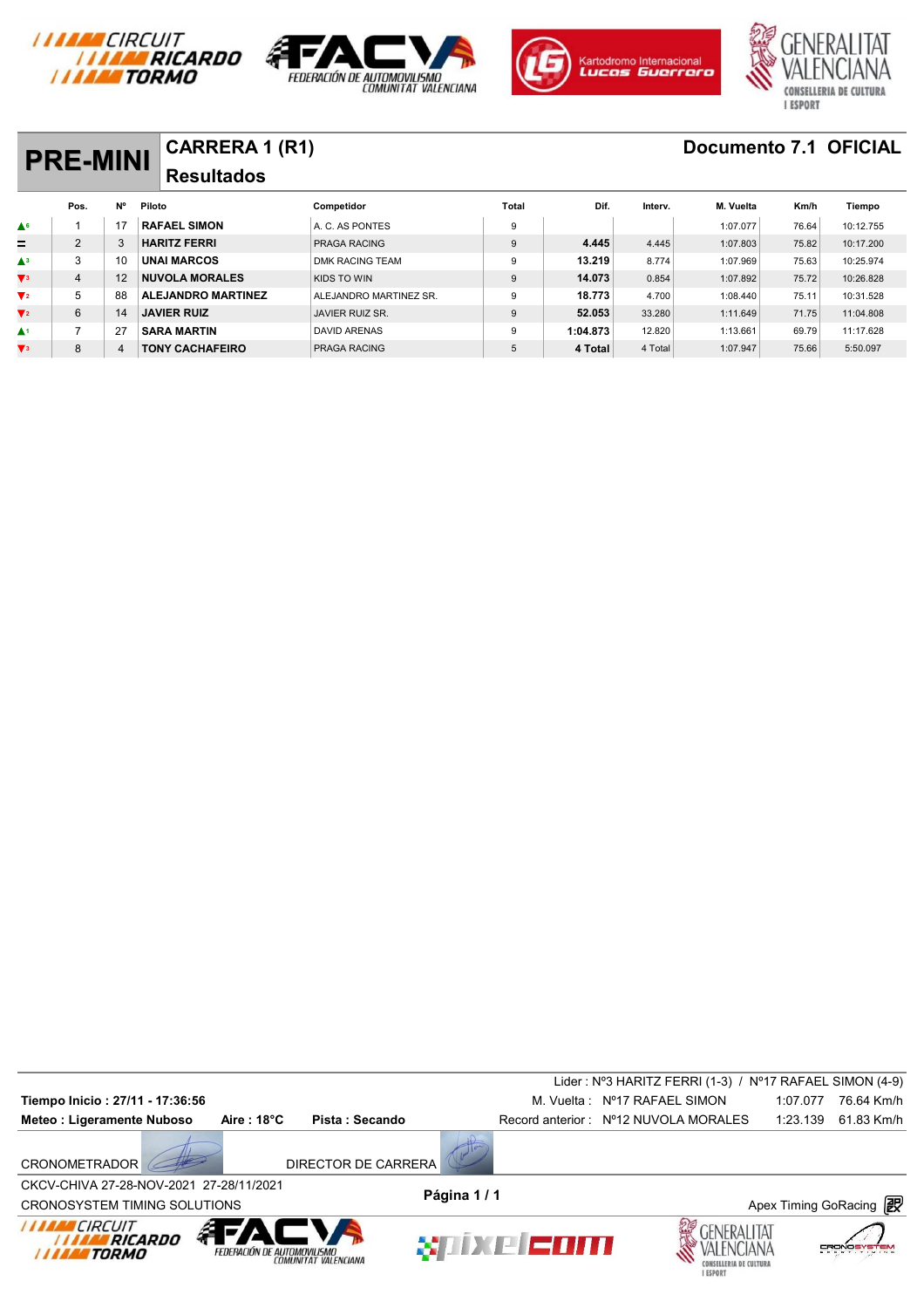







# **PRE-MINI** CARRERA 1 (R1) SALL CARRERA 1 (R1)

**Vuelta a vuelta** 

|           | $\mathbf{1}$ | 2                                                | $\mathbf{3}$                             | $\overline{4}$                                            | $\overline{5}$                                   | $6\phantom{a}$                                          | $\overline{7}$ | $\boldsymbol{8}$                        |
|-----------|--------------|--------------------------------------------------|------------------------------------------|-----------------------------------------------------------|--------------------------------------------------|---------------------------------------------------------|----------------|-----------------------------------------|
| Parilla   | 12           | $\mathbf{3}$                                     | 88                                       | 14                                                        | $\overline{\mathbf{4}}$                          | 10                                                      | 17             | 27                                      |
|           |              |                                                  |                                          |                                                           |                                                  |                                                         |                |                                         |
| Salida    | $\mathbf{3}$ | $12\,$                                           | 88                                       | 14                                                        | 17                                               | $\overline{\mathbf{4}}$                                 | 10             | 27                                      |
|           |              |                                                  |                                          |                                                           |                                                  |                                                         |                |                                         |
| Vuelta 1  | $\mathbf{3}$ | 17                                               | 88                                       | $\begin{array}{c} \textbf{4} \\ \textbf{1.5} \end{array}$ | $10$                                             | 12                                                      | 14             | 27                                      |
| Intervalo |              | $1.0$                                            | $0.6\,$                                  |                                                           | 0.2                                              | $0.6\,$                                                 | $5.0\,$        | 2.7                                     |
| Vuelta 2  | $\mathbf{3}$ | 17                                               | $\underset{2.1}{\textbf{88}}$            | 4                                                         | $10$                                             | 12                                                      | 14             | 27                                      |
|           |              | $0.4\,$                                          |                                          | $1.4\,$                                                   | $0.0\,$                                          | $0.5\,$                                                 | $8.5\,$        | 3.9                                     |
| Vuelta 3  | $\mathbf{3}$ | 17                                               | $88$ <sub>3.4</sub>                      | $10$                                                      | $\begin{array}{c} \textbf{4} \\ 0.3 \end{array}$ | 12                                                      | 14             | 27                                      |
|           |              | $0.0\,$                                          |                                          | 0.9                                                       |                                                  | 0.1                                                     | 11.8           | 6.3                                     |
| Vuelta 4  | 17           | $\mathbf{3}_{_{0.5}}$                            | $88$<br>$4.1$                            | 10                                                        | $\begin{array}{c} \textbf{4} \\ 0.2 \end{array}$ | 12                                                      | 14             | $\mathbf{27}_{\scriptscriptstyle{2.8}}$ |
|           |              |                                                  |                                          | $1.1$                                                     |                                                  | $0.4\,$                                                 | 20.3           |                                         |
| Vuelta 5  | 17           | $\mathbf{3}_{_{0.6}}$                            | $88$<br>$4.9$                            | 10                                                        | $\mathbf{X}_{_{0.1}}$                            | $\begin{array}{c} \n\textbf{12} \\ \hline\n\end{array}$ | 14             | $\frac{27}{4.7}$                        |
|           |              |                                                  |                                          | $0.5\,$                                                   |                                                  |                                                         | 23.5           |                                         |
| Vuelta 6  | 17           | $\begin{array}{c} \mathbf{3} \\ 1.3 \end{array}$ | $\begin{array}{c} 10 \\ 6.9 \end{array}$ | 12                                                        | $\underset{3.9}{\textbf{88}}$                    | 14                                                      | 27             |                                         |
|           |              |                                                  |                                          | 1.6                                                       |                                                  | 21.5                                                    | 7.1            |                                         |
| Vuelta 7  | 17           | $\begin{array}{c} \mathbf{3} \\ 2.2 \end{array}$ | $10$                                     | 12                                                        | 88                                               | 14                                                      | 27             |                                         |
|           |              |                                                  | $_{\rm 8.0}$                             | 1.7                                                       | $3.9\,$                                          | 24.5                                                    | 9.0            |                                         |
| Vuelta 8  | 17           | $\begin{array}{c} \mathbf{3} \\ 3.4 \end{array}$ | 10                                       | 12                                                        | 88                                               | 14                                                      | 27             |                                         |
|           |              |                                                  | 8.7                                      | 1.5                                                       | 3.9                                              | 28.6                                                    | 10.7           |                                         |
| Vuelta 9  | 17           | $\frac{3}{4.4}$                                  | 10                                       | 12                                                        | 88                                               | 14                                                      | 27             |                                         |
|           |              |                                                  | 8.7                                      | $0.8\,$                                                   | 4.7                                              | 33.2                                                    | 12.8           |                                         |



CROV-CHIVA 27-20-NOV-2021 27-20711/2021<br>CRONOSYSTEM TIMING SOLUTIONS **Apex Timing GoRacing** CKCV-CHIVA 27-28-NOV-2021 27-28/11/2021 **Página 1 / 1**





XIIXE EOM



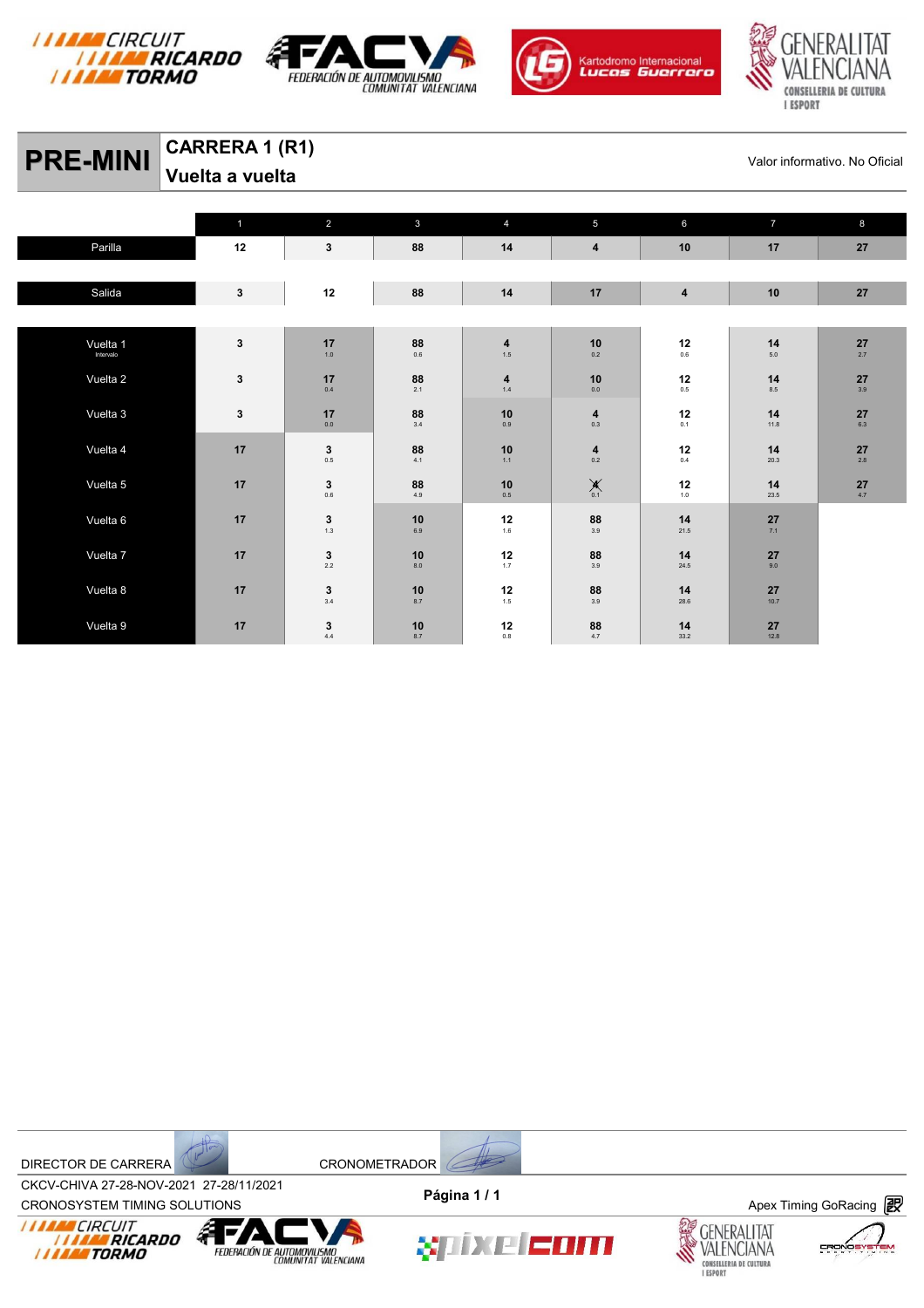







# **PRE-MINI** CARRERA 1 (R1)<br> **PRE-MINI** Análisis

|                | <b>PRE-MINI</b>     |          | VARRERA I (RI)  |                         |                |                           |          |        |                         |
|----------------|---------------------|----------|-----------------|-------------------------|----------------|---------------------------|----------|--------|-------------------------|
|                |                     |          | <b>Análisis</b> |                         |                |                           |          |        |                         |
| <b>Vueltas</b> | Sector 1            | Sector 2 |                 | Sector 3 npo por vuelta | <b>Vueltas</b> | Sector 1                  | Sector 2 |        | Sector 3 npo por vuelta |
|                | Nº3 HARITZ FERRI    |          |                 |                         | 5              | 17.603                    | 28.635   | 21.394 | 1:07.632                |
| 1              | 19.035              | 29.474   | 22.356          | 1:10.865                | 6              | 17.489                    | 28.417   | 21.220 | 1:07.126                |
| 2              | 17.907              | 28.954   | 21.816          | 1:08.677                | 7              | 17.409                    | 28.535   | 21.388 | 1:07.332                |
| 3              | 17.547              | 28.569   | 21.964          | 1:08.080                | 8              | 17.310                    | 28.493   | 21.274 | 1:07.077                |
| 4              | 17.748              | 28.475   | 21.611          | 1:07.834                | 9              | 17.525                    | 28.586   | 21.371 | 1:07.482                |
| 5              | 17.461              | 28.578   | 21.764          | 1:07.803                | $N^{\circ}27$  | <b>SARA MARTIN</b>        |          |        |                         |
| 6              | 17.440              | 28.579   | 21.784          | 1:07.803                | 1              | 21.089                    | 32.685   | 23.525 | 1:17.299                |
| 7              | 17.519              | 28.859   | 21.808          | 1:08.186                | 2              | 19.239                    | 31.475   | 23.308 | 1:14.022                |
| 8              | 17.417              | 28.771   | 22.079          | 1:08.267                | 3              | 19.016                    | 31.312   | 23.725 | 1:14.053                |
| 9              | 17.579              | 28.677   | 22.270          | 1:08.526                | 4              | 19.131                    | 31.633   | 23.139 | 1:13.903                |
|                | Nº4 TONY CACHAFEIRO |          |                 |                         | 5              | 18.962                    | 31.166   | 23.533 | 1:13.661                |
| 1              | 20.046              | 30.863   | 22.389          | 1:13.298                | 6              | 19.214                    | 31.481   | 23.441 | 1:14.136                |
| 2              | 18.094              | 29.251   | 22.152          | 1:09.497                | 7              | 19.480                    | 31.493   | 23.170 | 1:14.143                |
| 3              | 18.015              | 29.060   | 21.746          | 1:08.821                | 8              | 19.420                    | 31.476   | 23.705 | 1:14.601                |
| 4              | 17.855              | 29.167   | 21.546          | 1:08.568                | 9              | 20.024                    | 31.544   | 23.729 | 1:15.297                |
| 5              | 17.705              | 28.766   | 21.476          | 1:07.947                | $N^{\circ}88$  | <b>ALEJANDRO MARTINEZ</b> |          |        |                         |
| Nº10           | <b>UNAI MARCOS</b>  |          |                 |                         | 1              | 19.577                    | 30.041   | 22.845 | 1:12.463                |
| 1              | 19.500              | 31.046   | 22.275          | 1:12.821                | 2              | 18.055                    | 29.456   | 22.081 | 1:09.592                |
| 2              | 18.075              | 29.383   | 21.902          | 1:09.360                | 3              | 17.836                    | 29.001   | 22.119 | 1:08.956                |
| 3              | 17.638              | 29.031   | 21.709          | 1:08.378                | 4              | 17.595                    | 28.833   | 22.012 | 1:08.440                |
| 4              | 17.684              | 29.357   | 21.685          | 1:08.726                | 5              | 17.693                    | 28.839   | 22.105 | 1:08.637                |
| 5              | 17.541              | 28.913   | 21.515          | 1:07.969                | 6              | 17.701                    | 28.827   | 28.969 | 1:15.497                |
| 6              | 17.544              | 28.853   | 22.895          | 1:09.292                | 7              | 18.097                    | 28.973   | 22.165 | 1:09.235                |
| 7              | 18.150              | 29.069   | 22.010          | 1:09.229                | 8              | 17.760                    | 28.863   | 22.167 | 1:08.790                |
| 8              | 17.946              | 29.095   | 21.916          | 1:08.957                | 9              | 17.656                    | 28.950   | 22.032 | 1:08.638                |
| 9              | 17.785              | 28.871   | 21.942          | 1:08.598                |                |                           |          |        |                         |
|                | Nº12 NUVOLA MORALES |          |                 |                         |                |                           |          |        |                         |
| 1              | 20.533              | 30.418   | 23.935          | 1:14.886                |                |                           |          |        |                         |
| 2              | 18.044              | 29.621   | 21.680          | 1:09.345                |                |                           |          |        |                         |
| 3              | 17.738              | 29.051   | 21.569          | 1:08.358                |                |                           |          |        |                         |
| 4              | 17.922              | 29.362   | 21.529          | 1:08.813                |                |                           |          |        |                         |
| 5              | 17.567              | 29.193   | 21.797          | 1:08.557                |                |                           |          |        |                         |
| 6              | 17.819              | 29.094   | 22.813          | 1:09.726                |                |                           |          |        |                         |
| 7              | 18.193              | 28.925   | 22.172          | 1:09.290                |                |                           |          |        |                         |
| 8              | 18.073              | 28.929   | 21.774          | 1:08.776                |                |                           |          |        |                         |
| 9              | 17.386              | 28.801   | 21.705          | 1:07.892                |                |                           |          |        |                         |
|                | Nº14 JAVIER RUIZ    |          |                 |                         |                |                           |          |        |                         |
| 1              | 20.040              | 36.166   | 23.303          | 1:19.509                |                |                           |          |        |                         |
| 2              | 19.049              | 31.138   | 22.655          | 1:12.842                |                |                           |          |        |                         |
| 3              | 18.369              | 30.729   | 22.551          | 1:11.649                |                |                           |          |        |                         |
| 4              | 18.762              | 35.523   | 23.026          | 1:17.311                |                |                           |          |        |                         |
| 5              | 18.928              | 30.375   | 22.547          | 1:11.850                |                |                           |          |        |                         |
| 6              | 18.475              | 30.394   | 22.782          | 1:11.651                |                |                           |          |        |                         |
| 7              | 18.626              | 30.652   | 23.025          | 1:12.303                |                |                           |          |        |                         |
| $\bf8$         | 19.060              | 31.059   | 22.748          | 1:12.867                |                |                           |          |        |                         |
|                | 19.234              | 31.032   | 22.979          | 1:13.245                |                |                           |          |        |                         |
| 9              | <b>RAFAEL SIMON</b> |          |                 |                         |                |                           |          |        |                         |
| N°17           |                     |          |                 |                         |                |                           |          |        |                         |
| 1              | 19.766              | 29.475   | 22.112          | 1:11.353                |                |                           |          |        |                         |
| 2              | 17.550              | 28.962   | 21.518          | 1:08.030                |                |                           |          |        |                         |
| 3<br>4         | 17.432              | 28.476   | 21.758          | 1:07.666                |                |                           |          |        |                         |





CROV-CHIVA 27-20-NOV-2021 27-20711/2021<br>CRONOSYSTEM TIMING SOLUTIONS **Apex Timing GoRacing** 









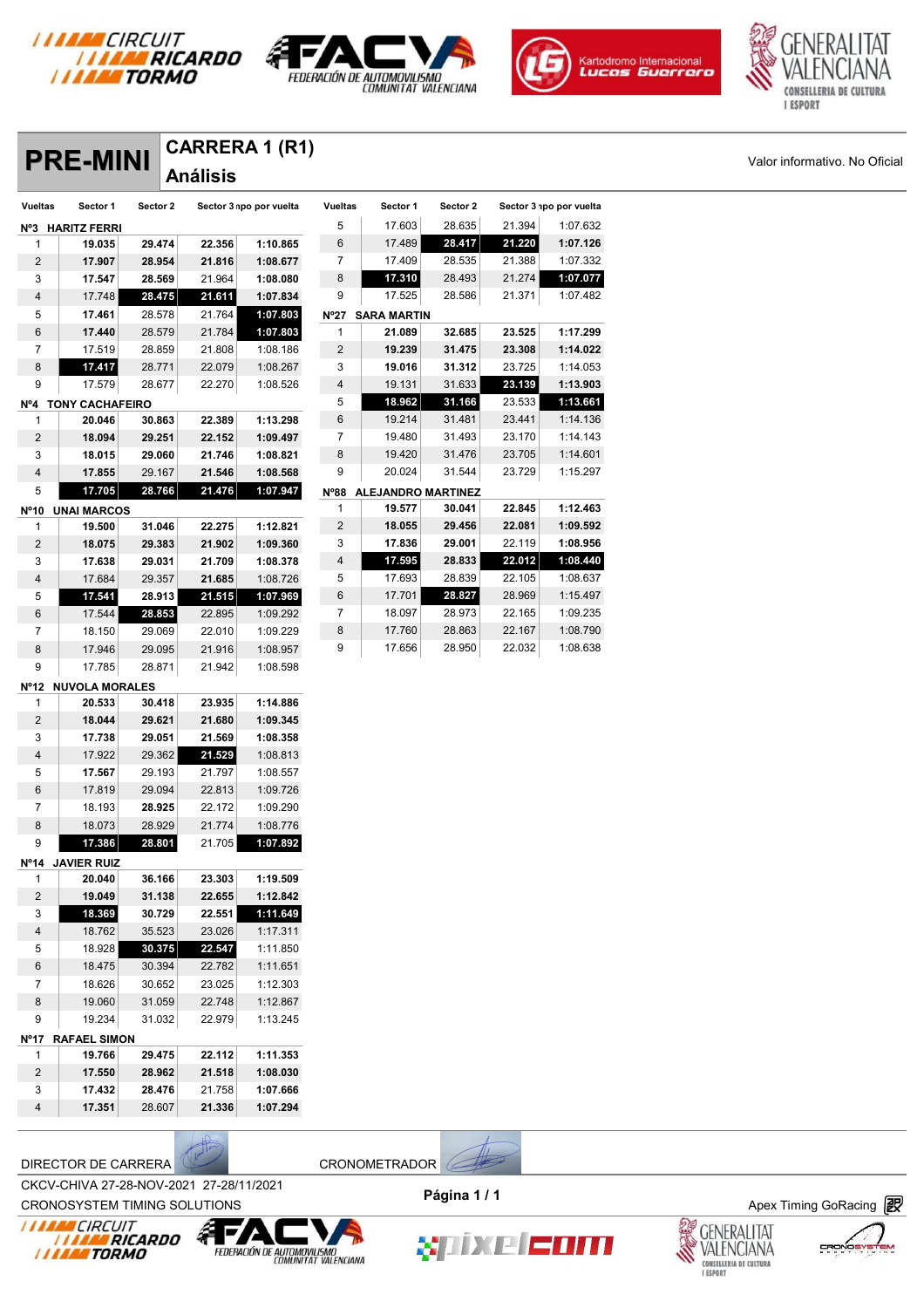







### **PRE-MINI CARRERA 1 (R1) Documento 6 Parrilla de Salida**



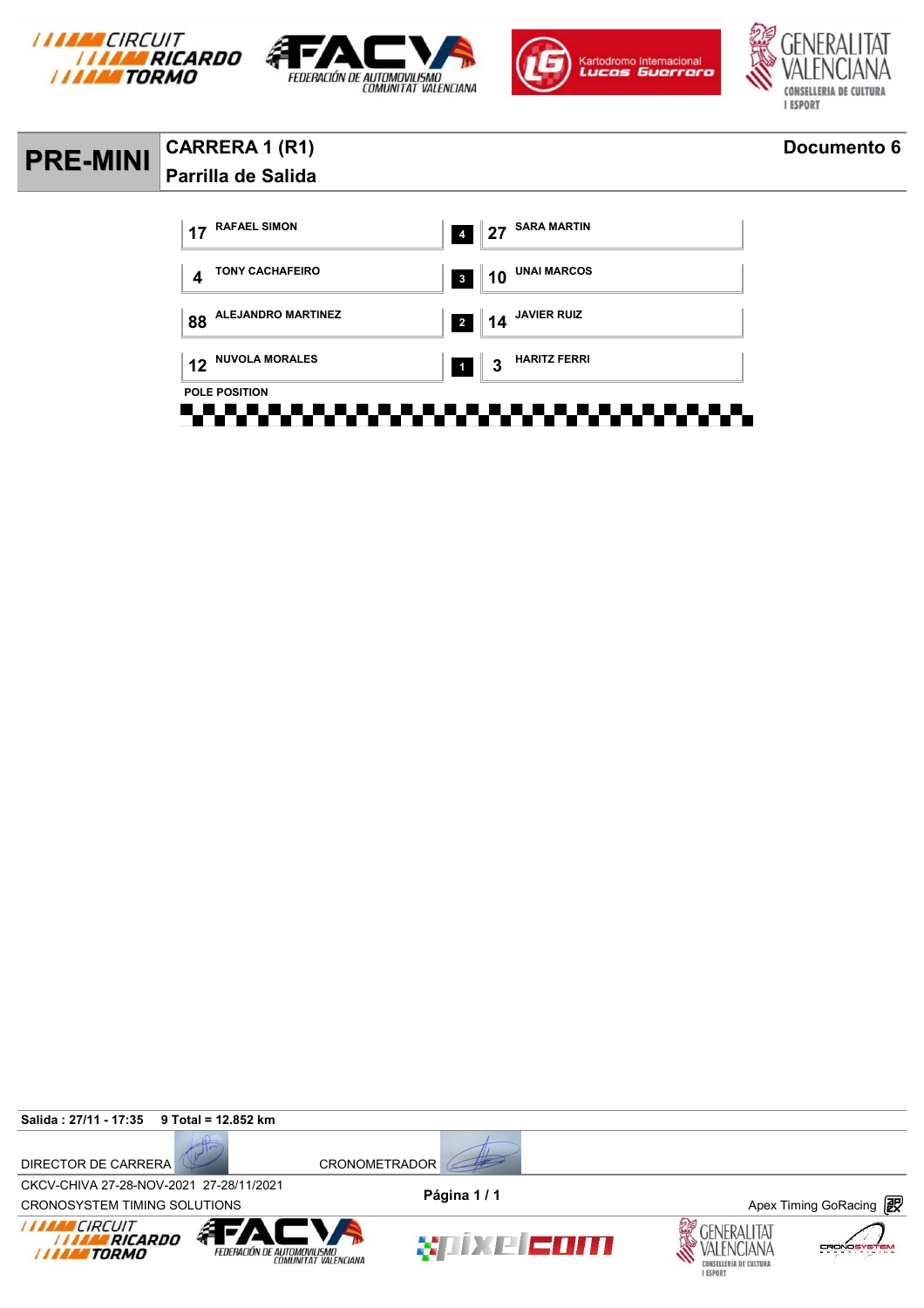







## **PRE-MINI** ENTRENAMIENTOS CRONOMETRADOS (Q1) Documento 5 OFICIAL

### **Resultados**

| <b>PRE-MINI</b>        |           | EN I RENAMIEN I US URUNUME I RADUS (QT) |          |          |          |            |        | <b>DOCUMENTO 3 OFIGIAL</b> |                |
|------------------------|-----------|-----------------------------------------|----------|----------|----------|------------|--------|----------------------------|----------------|
|                        |           | <b>Resultados</b>                       |          |          |          |            |        |                            |                |
| Pos.                   | <b>N°</b> | Piloto                                  | Sector 1 | Sector 2 | Sector 3 | Tiempo     | Dif.   | Km/h                       | Total          |
|                        | 12        | <b>NUVOLA MORALES</b>                   | 22.563   | 35.312   | 25.264   | 1:23.139   |        | 61.83                      | $\overline{2}$ |
| $\overline{2}$         | 3         | <b>HARITZ FERRI</b>                     | 21.654   | 36.283   | 26.167   | 1:24.104   | 0.965  | 61.12                      | 3              |
| 3                      | 88        | <b>ALEJANDRO MARTINEZ</b>               | 22.358   | 37.036   | 26.511   | 1:25.905   | 2.766  | 59.84                      | 3              |
| $\overline{4}$         | 14        | <b>JAVIER RUIZ</b>                      | 23.382   | 37.130   | 26.962   | 1:27.474   | 4.335  | 58.77                      | $\overline{2}$ |
| 5                      | 4         | <b>TONY CACHAFEIRO</b>                  | 23.859   | 39.525   | 28.352   | 1:31.736   | 8.597  | 56.04                      | $\overline{2}$ |
| 6                      | 10        | <b>UNAI MARCOS</b>                      | 31.995   | 41.829   | 28.641   | 1:42.465   | 19.326 | 50.17                      | $\overline{2}$ |
| 7                      | 17        | <b>RAFAEL SIMON</b>                     | 22.578   | 37.792   | 46.355   | 1:46.725   | 23.586 | 48.17                      | $\overline{2}$ |
| <b>No Clasificados</b> |           |                                         |          |          |          |            |        |                            |                |
|                        | 27        | <b>SARA MARTIN</b>                      |          |          |          | Sin Tiempo |        |                            |                |

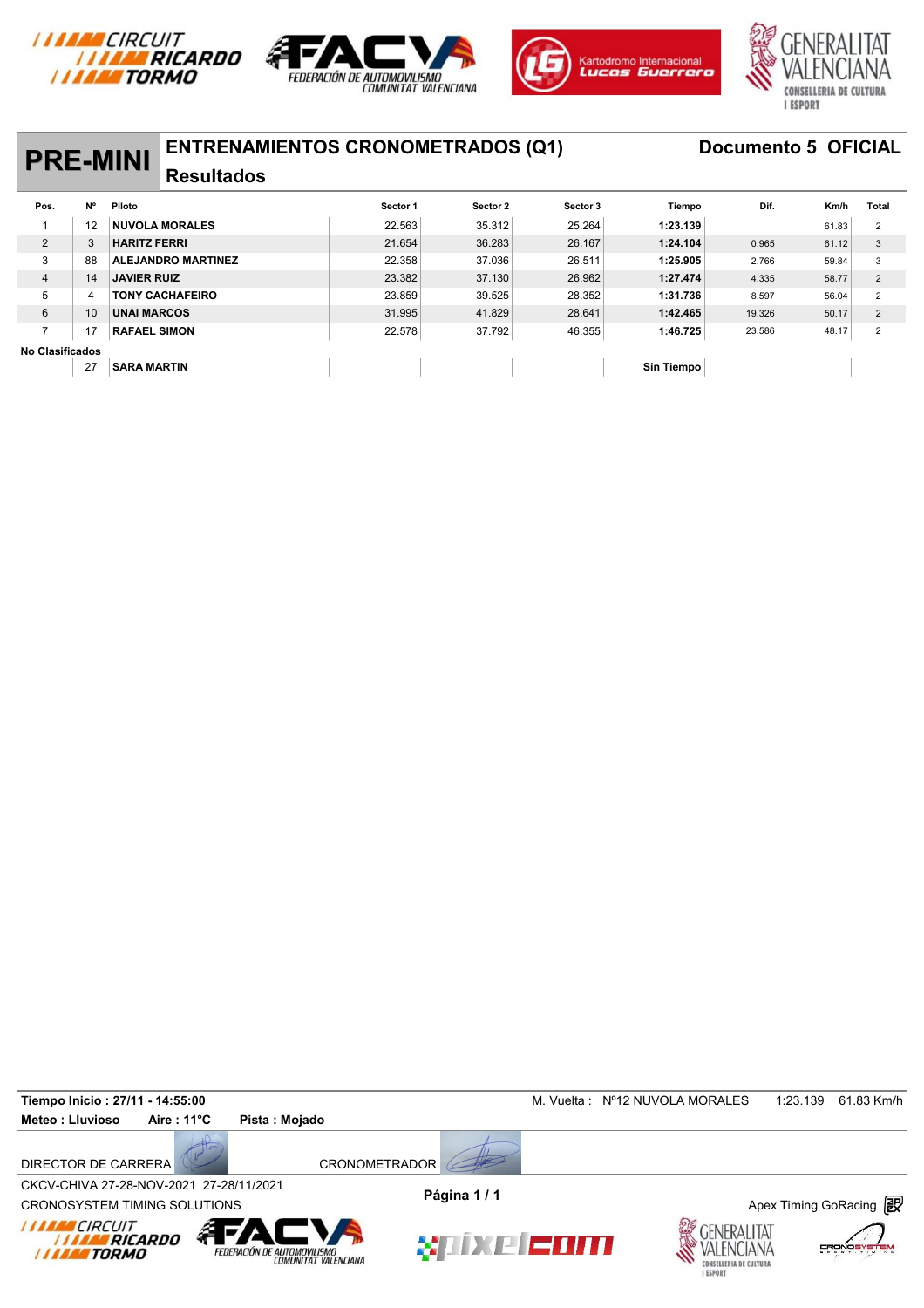







## **PRE-MINI** ENTRENAMIENTOS CRONOMETRADOS (Q1)<br>
Valor informativo. No Oficial **Rost Soctors Analysis**

### **Best Sectors Analysis**

|                |           | <b>PRE-MINI</b> |                |                 | <b>ENTRENAMIENTOS CRONOMETRADOS (Q1)</b><br><b>Best Sectors Analysis</b> |                | Valor informativo. No Oficial |        |                |    |                                  |                  |                 |       |
|----------------|-----------|-----------------|----------------|-----------------|--------------------------------------------------------------------------|----------------|-------------------------------|--------|----------------|----|----------------------------------|------------------|-----------------|-------|
| Pos.           | -S1<br>N° | <b>Tiempo</b>   | Pos.           | S2<br><b>N°</b> | Tiempo                                                                   | Pos.           | S3<br>N°                      | Tiempo | Pos.           | N° | <b>Ideal Lap Times</b><br>Piloto | <b>Ideal Lap</b> | <b>Best Lap</b> | Diff. |
| 1              | 3         | 21.654          |                | 12              | 35.312                                                                   | $\mathbf{1}$   | 12                            | 25.264 |                | 12 | <b>NUVOLA MORALES</b>            | 1:23.083         | 1:23.139        | 0.056 |
| $\overline{2}$ | 14        | 21.815          | $\overline{2}$ | 3               | 36.283                                                                   | $\overline{2}$ | 3                             | 26.004 | 2              | 3  | <b>HARITZ FERRI</b>              | 1:23.941         | 1:24.104        | 0.163 |
| 3              | 88        | 21.954          | 3              | 88              | 37.036                                                                   | 3              | 88                            | 26.511 | 3              | 88 | <b>ALEJANDRO MARTINEZ</b>        | 1:25.501         | 1:25.905        | 0.404 |
| $\overline{4}$ | 12        | 22.507          | $\overline{4}$ | 14              | 37.130                                                                   | $\overline{4}$ | 14                            | 26.962 | $\overline{4}$ | 14 | <b>JAVIER RUIZ</b>               | 1:25.907         | 1:27.474        | 1.567 |
| 5              | 17        | 22.578          | 5              | 17              | 37.792                                                                   | 5              | 10                            | 27.234 | 5              | 4  | <b>TONY CACHAFEIRO</b>           | 1:31.642         | 1:31.736        | 0.094 |
| 6              | 4         | 23.859          | 6              | 4               | 39.523                                                                   | $\,6\,$        | 4                             | 28.260 | 6              | 10 | <b>UNAI MARCOS</b>               | 1:41.058         | 1:42.465        | 1.407 |
|                | 10        | 31.995          | $\overline{7}$ | 10              | 41.829                                                                   | $\overline{7}$ | 17                            | 43.958 | $\overline{7}$ | 17 | <b>RAFAEL SIMON</b>              | 1:44.328         | 1:46.725        | 2.397 |

DIRECTOR DE CARRERA CRONOMETRADOR



CROV-CHIVA 27-20-NOV-2021 27-20711/2021<br>CRONOSYSTEM TIMING SOLUTIONS **Apex Timing GoRacing** CKCV-CHIVA 27-28-NOV-2021 27-28/11/2021 **Página 1 / 1**





xiixe com



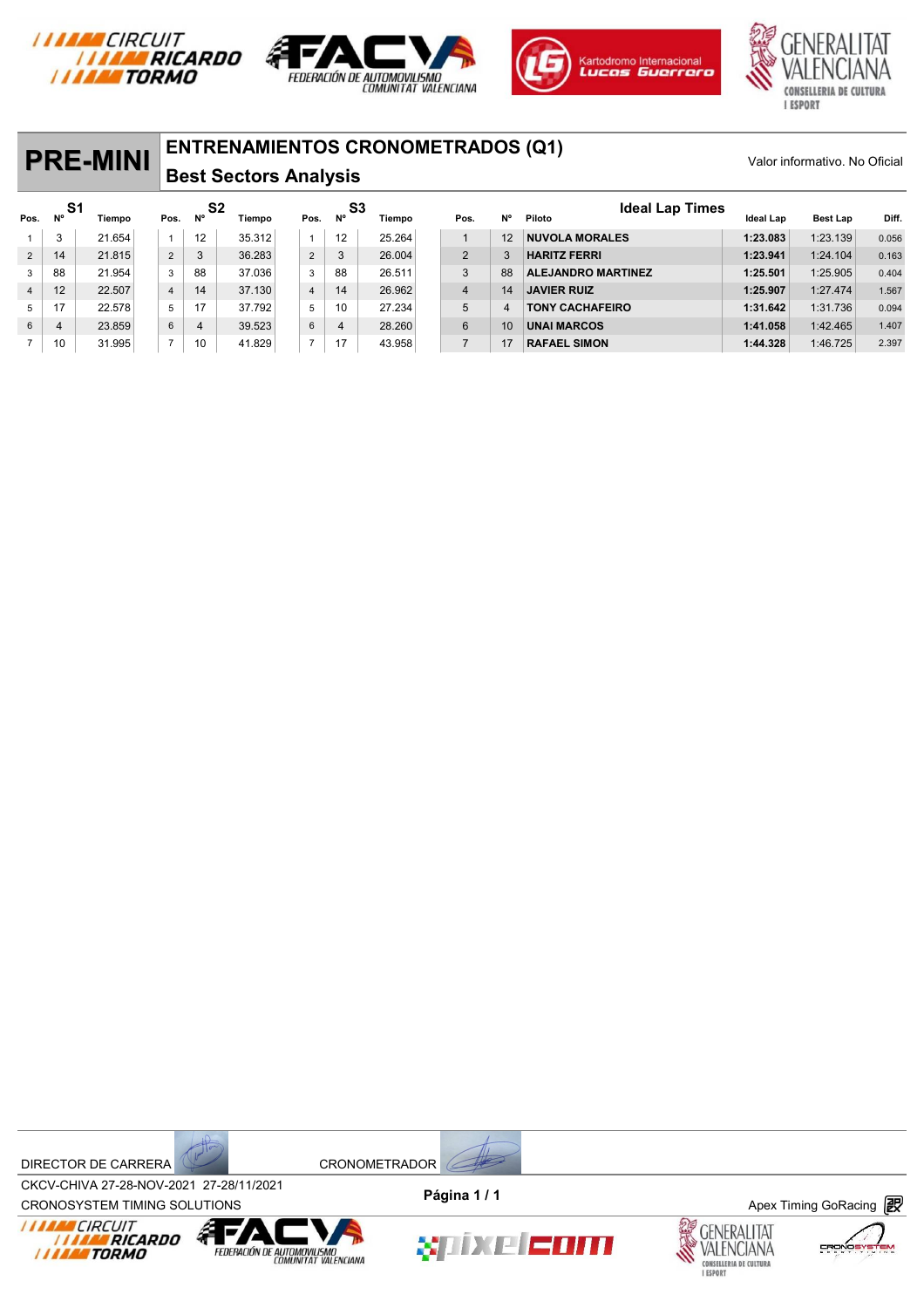







## **Análisis PRE-MINI**<br>Análisis

## **PRIMICIAL ENTRENAMIENTOS CRONOMETRADOS (Q1)** Valor informativo. No Oficial

| Vueltas           | Sector 1                  | Sector 2 |        | Sector 3 npo por vuelta |
|-------------------|---------------------------|----------|--------|-------------------------|
| $N^o3$            | <b>HARITZ FERRI</b>       |          |        |                         |
| 1                 | 22.536                    | 37.226   | 26.004 | 1:25.766                |
| $\overline{2}$    |                           |          | 26.973 | 1:28.877                |
| 3                 | 21.654                    | 36.283   | 26.167 | 1:24.104                |
| N <sup>o</sup> 4  | <b>TONY CACHAFEIRO</b>    |          |        |                         |
| 1                 | 23.859                    | 39.525   | 28.352 | 1:31.736                |
| $\overline{2}$    | 28.622                    | 39.523   | 28.260 | 1:36.405                |
| N <sup>0</sup> 10 | <b>UNAI MARCOS</b>        |          |        |                         |
| 1                 | 31.995                    | 41.829   | 28.641 | 1:42.465                |
| 2                 | 1:20.438                  | 41.868   | 27.234 | 2:29.540                |
| $N^{\circ}12$     | <b>NUVOLA MORALES</b>     |          |        |                         |
| 1                 | 22.507                    | 36.836   | 25.739 | 1:25.082                |
| $\overline{2}$    | 22.563                    | 35.312   | 25.264 | 1:23.139                |
| $N^{\circ}14$     | <b>JAVIER RUIZ</b>        |          |        |                         |
| 1                 | 21.815                    | 39.022   | 27.730 | 1:28.567                |
| $\overline{2}$    | 23.382                    | 37.130   | 26.962 | 1:27.474                |
| <b>Nº17</b>       | <b>RAFAEL SIMON</b>       |          |        |                         |
| 1                 | 22.578                    | 37.792   | 46.355 | 1:46.725                |
| $\overline{2}$    | 22.783                    | 41.754   | 43.958 | 1:48.495                |
| $N^{\circ}88$     | <b>ALEJANDRO MARTINEZ</b> |          |        |                         |
| 1                 | 21.954                    | 38.830   | 27.277 | 1:28.061                |
| 2                 | 22.854                    | 42.707   | 34.049 | 1:39.610                |
| 3                 | 22.358                    | 37.036   | 26.511 | 1:25.905                |

DIRECTOR DE CARRERA CRONOMETRADOR



CROV-CHIVA 27-20-NOV-2021 27-20711/2021<br>CRONOSYSTEM TIMING SOLUTIONS **Apex Timing GoRacing** CKCV-CHIVA 27-28-NOV-2021 27-28/11/2021









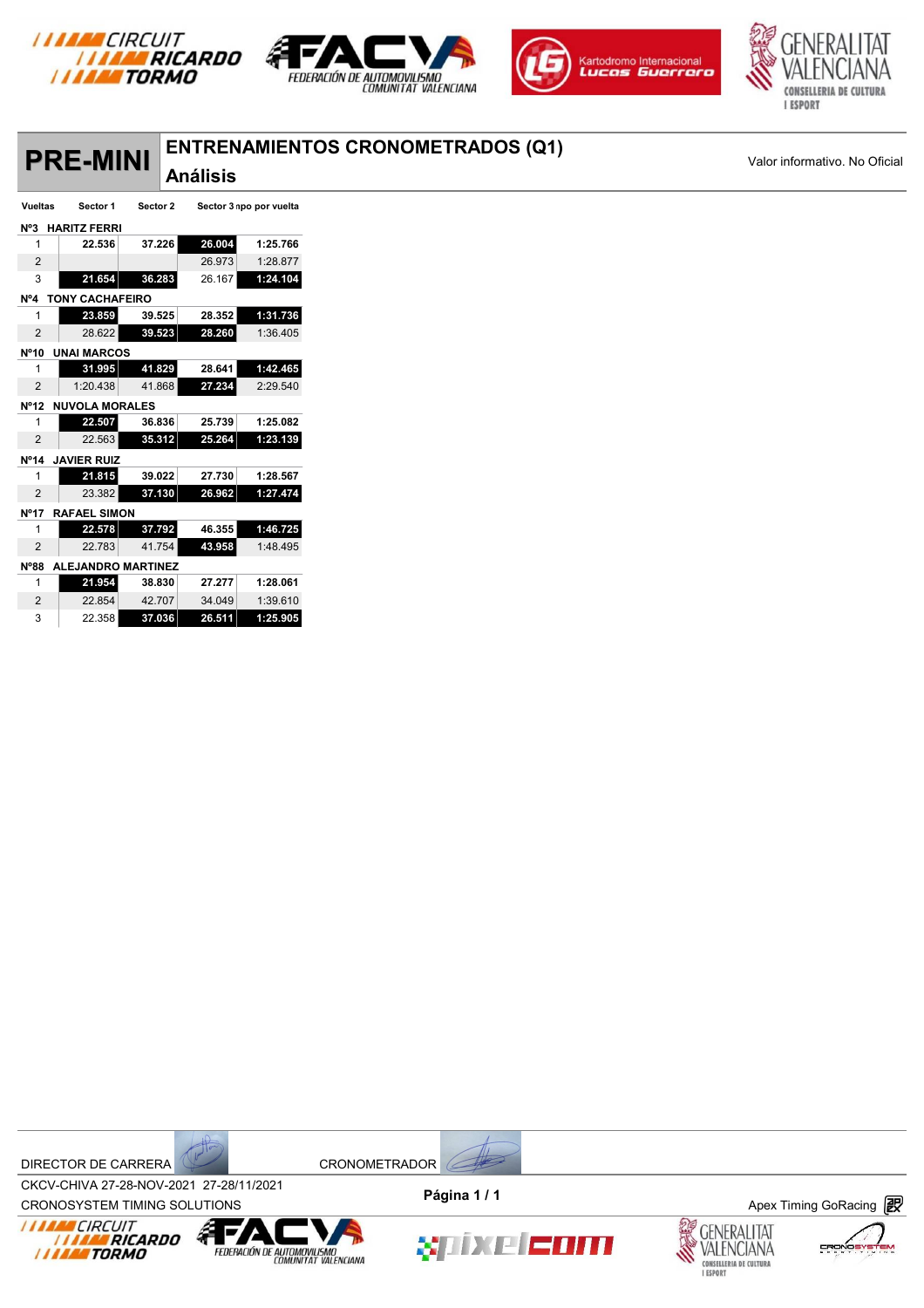







## **PRE-MINI WARM-UP 1 (W-UP 1) Documento 4 Resultados**

| <b>PRE-MINI</b> |    | VVARIVI-UF I (VV-UF I)    |          |          |          |          |       | <b>DOCUMENTO 4</b> |                |
|-----------------|----|---------------------------|----------|----------|----------|----------|-------|--------------------|----------------|
|                 |    | <b>Resultados</b>         |          |          |          |          |       |                    |                |
| Pos.            | N° | Piloto                    | Sector 1 | Sector 2 | Sector 3 | Tiempo   | Dif.  | Km/h               | Total          |
|                 |    | <b>RAFAEL SIMON</b>       | 17.393   | 28.588   | 21.847   | 1:07.828 |       | 75.79              | 8              |
| 2               | 12 | <b>NUVOLA MORALES</b>     | 17.405   | 28.933   | 21.835   | 1:08.173 | 0.345 | 75.41              | 8              |
| 3               |    | <b>HARITZ FERRI</b>       | 17.748   | 28.894   | 21.793   | 1:08.435 | 0.607 | 75.12              | 5              |
| $\overline{4}$  | 10 | <b>UNAI MARCOS</b>        | 17.729   | 29.057   | 21.781   | 1:08.567 | 0.739 | 74.97              | 5              |
| 5               |    | <b>TONY CACHAFEIRO</b>    | 17.991   | 28.859   | 22.191   | 1:09.041 | 1.213 | 74.46              | 5              |
| 6               | 88 | <b>ALEJANDRO MARTINEZ</b> | 18.068   | 29.359   | 22.197   | 1:09.624 | 1.796 | 73.84              | $\overline{7}$ |
| $\overline{ }$  | 14 | <b>JAVIER RUIZ</b>        | 18.640   | 30.487   | 23.142   | 1:12.269 | 4.441 | 71.13              | $\overline{ }$ |
| 8               | 27 | <b>SARA MARTIN</b>        | 19.335   | 31.304   | 23.626   | 1:14.265 | 6.437 | 69.22              | 4              |

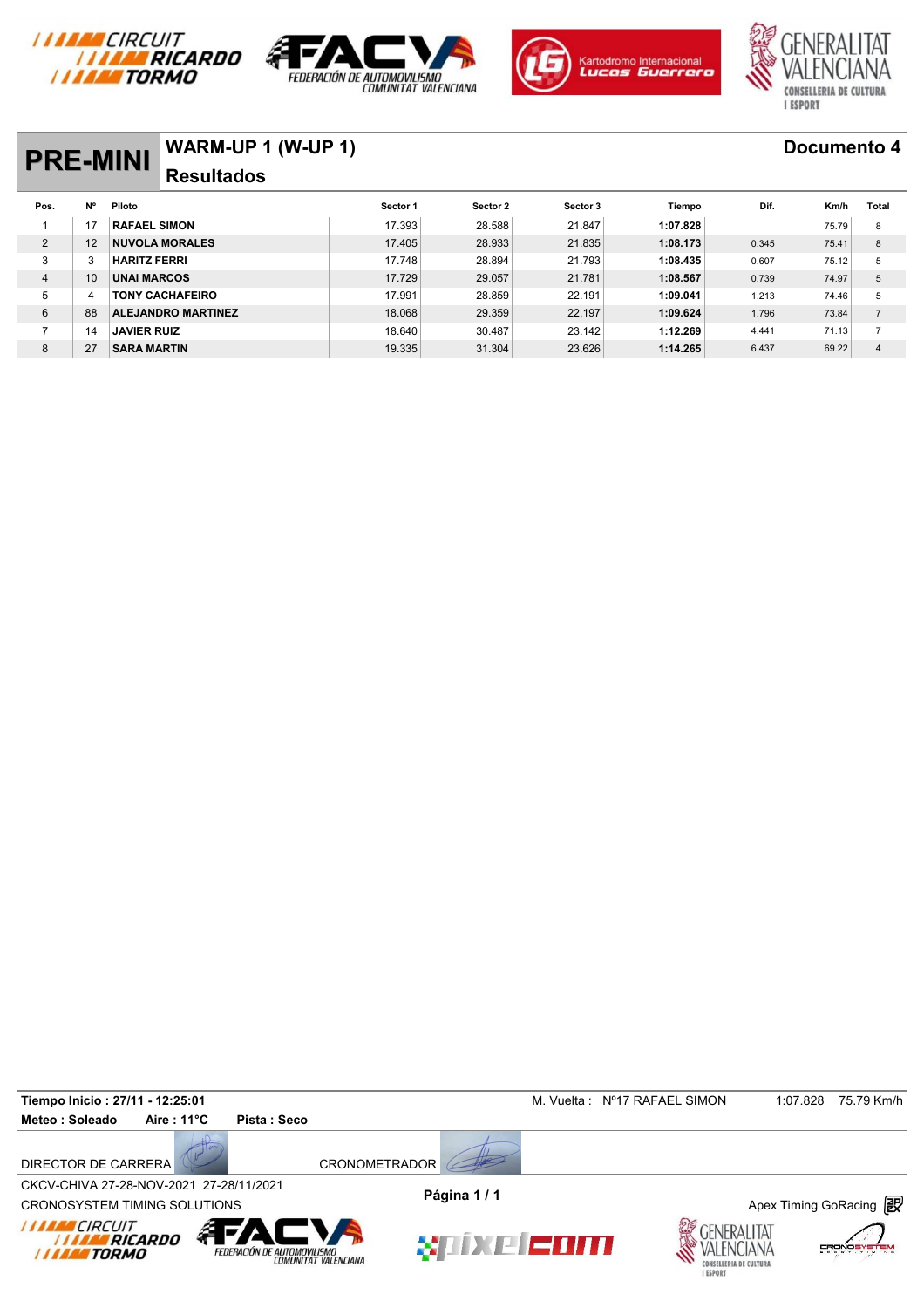







**PRE-MINI** WARM-UP 1 (W-UP 1) Valor informativo. No Oficial **Best Sectors Analysis S1** Tiempo Pos. N<sup>o</sup> S2 Tiempo Pos. N<sup>o S3</sup> Tiempo Pos. N<sup>o Piloto</sup> Ideal Lap Times Valor informativo. No Oficial<br>Pos. N<sup>o</sup> Tiempo Pos. N<sup>o S3</sup> Tiempo Pos. N<sup>o S3</sup> Tiempo Pos. N<sup>o Piloto</sup> **Ideal Lap Times**<br>1 17 17 17 1393 1 1 3 28.550 1 1 17 21.474 1 17 17 RAFAEL SIMON 1:07.455 1:07.455 1:07.828 0.373 2 12 17.405 2 17 28.588 2 12 21.653 2 12 **NUVOLA MORALES 1:07.835** 1:08.173 0.338 3 3 17.593 3 12 28.777 3 10 21.781 3 3 **HARITZ FERRI 1:07.936** 1:08.435 0.499 4 10 17.729 4 4 28.859 4 3 21.793 4 10 **UNAI MARCOS 1:08.386** 1:08.567 0.181 5 88 17.871 5 10 28.876 5 4 22.065 5 4 **TONY CACHAFEIRO 1:08.817** 1:09.041 0.224 6 4 17.893 6 88 29.359 6 88 22.138 6 88 **ALEJANDRO MARTINEZ 1:09.368** 1:09.624 0.256

7 14 18.640 7 14 30.346 7 14 22.922 7 14 **JAVIER RUIZ 1:11.908** 1:12.269 0.361 8 27 19.335 8 27 31.038 8 27 23.626 8 27 **SARA MARTIN 1:13.999** 1:14.265 0.266



FEDERACIÓN DE AUTOMOVILISMO



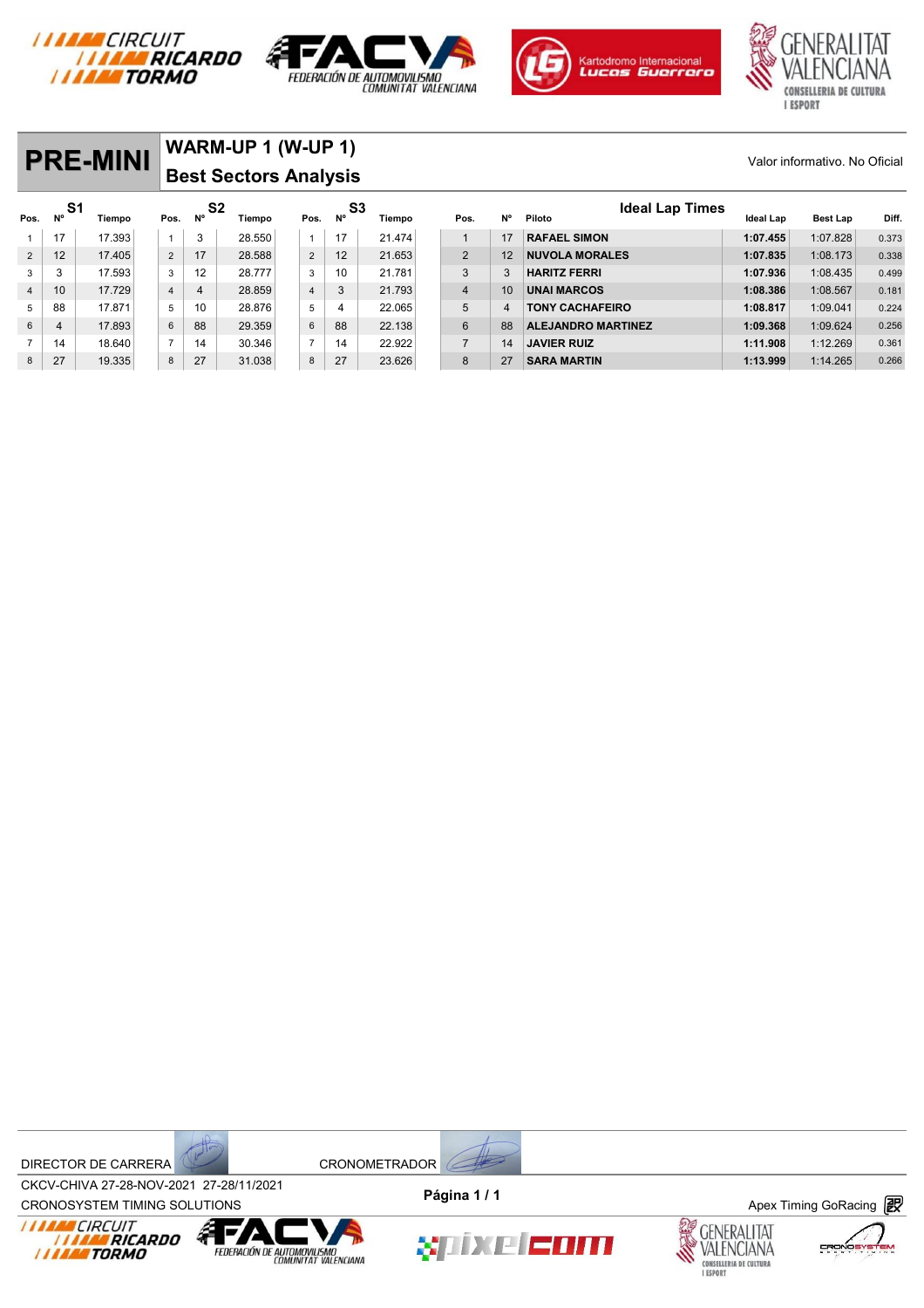







### **PREM-UP 1 (W-UP 1)** Valor informativo. No Oficial **Análisis**

|                | <b>PRE-MINI</b>     |          |                 | <b>WARM-UP 1 (W-UP 1)</b> |                |          |          |        |                         |
|----------------|---------------------|----------|-----------------|---------------------------|----------------|----------|----------|--------|-------------------------|
|                |                     |          | <b>Análisis</b> |                           |                |          |          |        |                         |
| <b>Vueltas</b> | Sector 1            | Sector 2 |                 | Sector 3 npo por vuelta   | <b>Vueltas</b> | Sector 1 | Sector 2 |        | Sector 3 npo por vuelta |
| $N^{\circ}3$   | <b>HARITZ FERRI</b> |          |                 |                           | 2              | 18.068   | 29.359   | 22.197 | 1:09.624                |
| 1              | 17.906              | 28.774   | 21.825          | 1:08.505                  | 3              | 17.871   | 29.632   | 22.302 | 1:09.805                |
| 2              | 17.748              | 28.894   | 21.793          | 1:08.435                  | 4              | 17.950   | 29.527   | 22.304 | 1:09.781                |
| 3              | 17.593              | 28.550   | 22.568          | 1:08.711                  | 5              | 18.114   | 29.587   | 22.321 | 1:10.022                |
| $\overline{4}$ | 18.431              | 29.272   | 22.290          | 1:09.993                  | 6              | 17.982   | 29.385   | 22.303 | 1:09.670                |
| 5              | 17.896              | 29.066   | 22.122          | 1:09.084                  | 7              | 18.230   | 29.402   | 22.138 | 1:09.770                |

#### **Nº4 TONY CACHAFEIRO**

| 1                 | 18.128             | 29.474 | 22.216 | 1:09.818 |
|-------------------|--------------------|--------|--------|----------|
| 2                 | 18.123             | 29.039 | 22.065 | 1:09.227 |
| 3                 | 18.272             | 29.508 | 22.634 | 1:10.414 |
| 4                 | 17.991             | 28.859 | 22.191 | 1:09.041 |
| 5                 | 17.893             | 29.143 | 22.300 | 1:09.336 |
|                   |                    |        |        |          |
| N <sup>o</sup> 10 | <b>UNAI MARCOS</b> |        |        |          |
| 1                 | 18.122             | 29.366 | 21.963 | 1:09.451 |
| $\overline{2}$    | 17.729             | 29.057 | 21.781 | 1:08.567 |
| 3                 | 17.897             | 28.876 | 21.936 | 1:08.709 |

#### 2:34.861 29.415 21.934 3:26.210 **Nº12 NUVOLA MORALES**

| 1              | 17.783              | 28.901 | 21.653 | 1:08.337 |
|----------------|---------------------|--------|--------|----------|
| $\overline{2}$ | 18.183              | 28.777 | 21.928 | 1:08.888 |
| 3              | 17.844              | 28.997 | 21.769 | 1:08.610 |
| $\overline{4}$ | 17.574              | 29.156 | 21.735 | 1:08.465 |
| 5              | 17.457              | 28.985 | 21.792 | 1:08.234 |
| 6              | 17.625              | 29.146 | 21.768 | 1:08.539 |
| 7              | 17.405              | 28.933 | 21.835 | 1:08.173 |
| 8              | 17.816              | 28.969 | 21.800 | 1:08.585 |
| $N^{\circ}14$  | <b>JAVIER RUIZ</b>  |        |        |          |
| 1              | 18.746              | 30.491 | 23.151 | 1:12.388 |
| $\overline{2}$ | 18.970              | 30.346 | 29.666 | 1:18.982 |
| 3              | 19.119              | 31.090 | 23.022 | 1:13.231 |
| $\overline{4}$ | 19.329              | 31.631 | 23.427 | 1:14.387 |
| 5              | 18.640              | 30.487 | 23.142 | 1:12.269 |
| 6              | 18.874              | 30.804 | 22.922 | 1:12.600 |
| 7              | 18.660              | 30.512 | 23.576 | 1:12.748 |
| Nº17           | <b>RAFAEL SIMON</b> |        |        |          |
| 1              | 18.060              | 29.100 | 21.598 | 1:08.758 |
| $\overline{2}$ | 17.779              | 29.157 | 21.880 | 1:08.816 |
| 3              | 17.572              | 28.960 | 21.562 | 1:08.094 |
| $\overline{4}$ | 17.689              | 28.814 | 21.937 | 1:08.440 |
| 5              | 17.865              | 29.018 | 21.600 | 1:08.483 |
| 6              | 17.935              | 28.874 | 21.626 | 1:08.435 |
| 7              | 17.393              | 28.588 | 21.847 | 1:07.828 |
| 8              | 17.806              | 29.030 | 21.474 | 1:08.310 |
| $N^{\circ}27$  | <b>SARA MARTIN</b>  |        |        |          |
| 1              | 19.335              | 31.304 | 23.626 | 1:14.265 |
| $\overline{2}$ | 19.549              | 31.670 | 24.255 | 1:15.474 |
| 3              | 20.311              | 31.750 | 24.007 | 1:16.068 |
| $\overline{4}$ | 19.993              | 31.038 | 23.768 | 1:14.799 |
|                |                     |        |        |          |

**Nº88 ALEJANDRO MARTINEZ 19.982 29.372 22.436 1:11.790**

**THE RICARDO** 

**I I I III** CIRCUIT



CKCV-CHIVA 27-28-NOV-2021 27-28/11/2021 **Página 1 / 1**



CROV-CHIVA 27-20-NOV-2021 27-20711/2021<br>CRONOSYSTEM TIMING SOLUTIONS **Apex Timing GoRacing** 

┋┏╱

FEDERACIÓN DE AUTOMOVILISMO

â







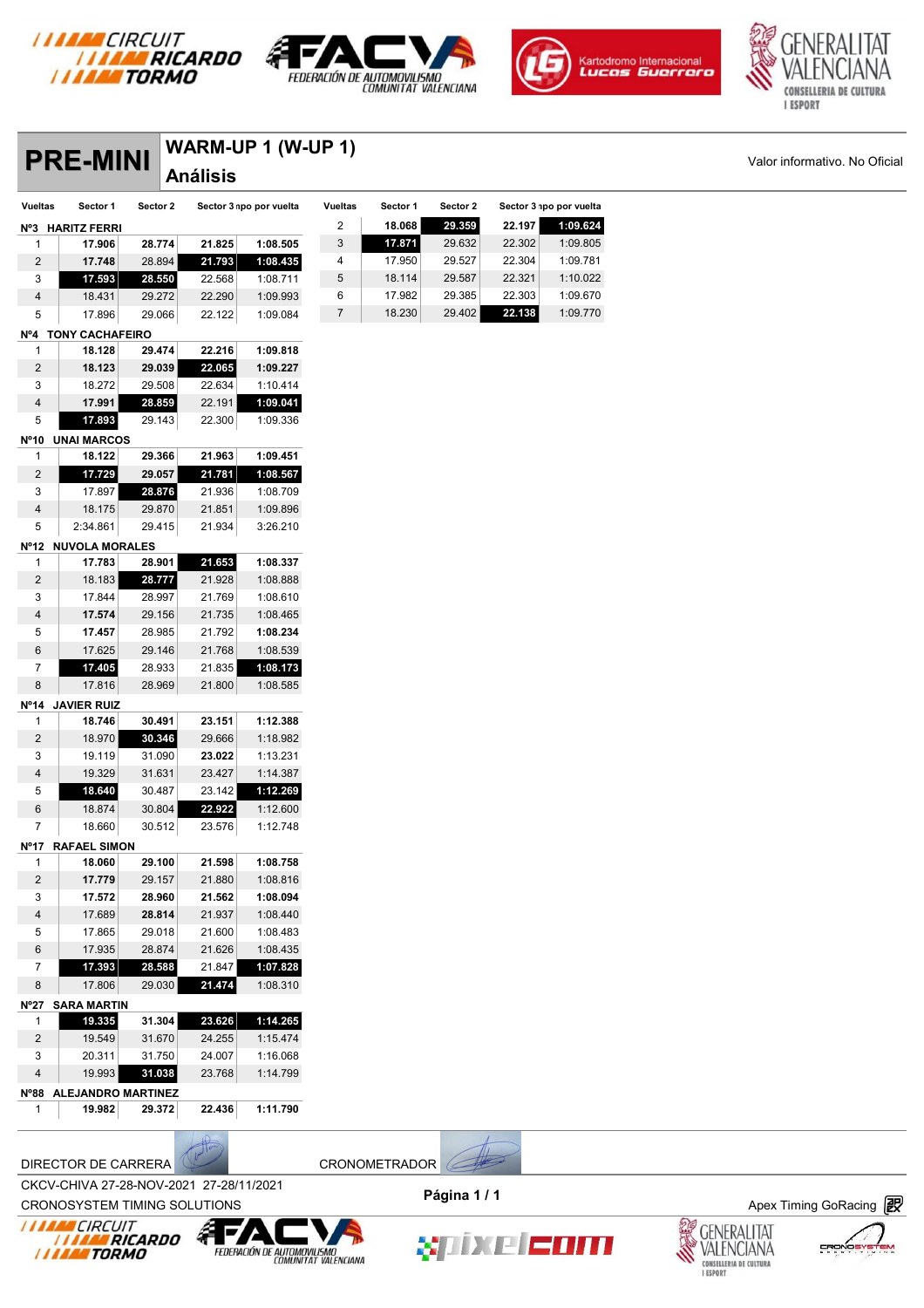







# **PRE-MINI FP2 Documento 3**

| <b>PRE-MINI</b> |           | ГF4                       |                   |          |          |          |          |       | DOCUMBILO 9 |                |
|-----------------|-----------|---------------------------|-------------------|----------|----------|----------|----------|-------|-------------|----------------|
|                 |           |                           | <b>Resultados</b> |          |          |          |          |       |             |                |
| Pos.            | <b>N°</b> | Piloto                    |                   | Sector 1 | Sector 2 | Sector 3 | Tiempo   | Dif.  | Km/h        | Total          |
|                 | 12        | <b>NUVOLA MORALES</b>     |                   | 17.258   | 28.484   | 21.346   | 1:07.088 |       | 76.63       | $\overline{7}$ |
| $\overline{2}$  | 88        | <b>ALEJANDRO MARTINEZ</b> |                   | 17.726   | 29.062   | 21.865   | 1:08.653 | 1.565 | 74.88       | $\overline{7}$ |
| 3               | 4         | <b>TONY CACHAFEIRO</b>    |                   | 17.980   | 29.155   | 21.871   | 1:09.006 | 1.918 | 74.50       | 5              |
| 4               | 10        | <b>UNAI MARCOS</b>        |                   | 17.968   | 29.348   | 21.782   | 1:09.098 | 2.010 | 74.40       | 8              |
| 5               |           | <b>HARITZ FERRI</b>       |                   | 18.133   | 29.023   | 22.166   | 1:09.322 | 2.234 | 74.16       | $\overline{7}$ |
| 6               | 17        | <b>RAFAEL SIMON</b>       |                   | 18.556   | 30.143   | 22.584   | 1:11.283 | 4.195 | 72.12       | 5              |
| $\overline{ }$  | 14        | <b>JAVIER RUIZ</b>        |                   | 18.653   | 30.005   | 23.115   | 1:11.773 | 4.685 | 71.63       | $\overline{7}$ |
| 8               | 27        | <b>SARA MARTIN</b>        |                   | 18.883   | 31.061   | 23.597   | 1:13.541 | 6.453 | 69.90       | $\overline{7}$ |

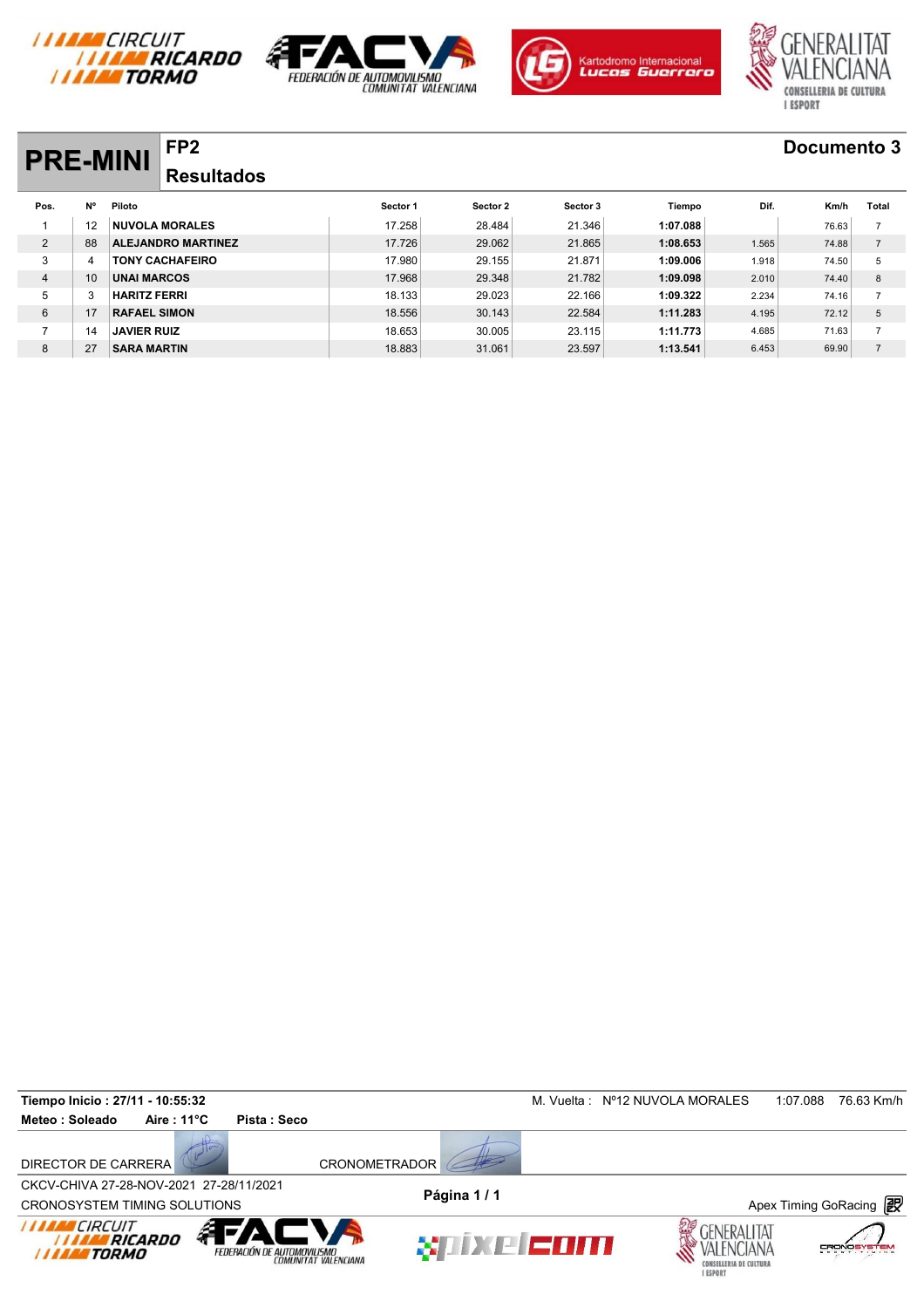







#### **PRE-MINI** FP2 **FP2 Best Sectors Analysis**

|                |          | <b>PRE-MINI</b> |                | FP <sub>2</sub>      |                              |                |    |              |                |                |                                  |                  | Valor informativo. No Oficial |       |
|----------------|----------|-----------------|----------------|----------------------|------------------------------|----------------|----|--------------|----------------|----------------|----------------------------------|------------------|-------------------------------|-------|
|                |          |                 |                |                      | <b>Best Sectors Analysis</b> |                |    |              |                |                |                                  |                  |                               |       |
| Pos.           | S1<br>Ν° | Tiempo          | Pos.           | S <sub>2</sub><br>N° | Tiempo                       | Pos.           | N° | S3<br>Tiempo | Pos.           | N°             | <b>Ideal Lap Times</b><br>Piloto | <b>Ideal Lap</b> | Best Lap                      | Diff. |
|                | 12       | 17.220          | $\mathbf{1}$   | 12                   | 28.380                       |                | 12 | 21.195       |                | 12             | <b>NUVOLA MORALES</b>            | 1:06.795         | 1:07.088                      | 0.293 |
| $\overline{2}$ | 88       | 17.572          | $\overline{2}$ | 88                   | 28.934                       | $\overline{2}$ | 10 | 21.742       | $\overline{2}$ | 88             | <b>ALEJANDRO MARTINEZ</b>        | 1:08.349         | 1:08.653                      | 0.304 |
| 3              | 10       | 17.630          | 3              | 3                    | 29.023                       | 3              | 88 | 21.843       | 3              | 10             | <b>UNAI MARCOS</b>               | 1:08.634         | 1:09.098                      | 0.464 |
| $\overline{4}$ | 4        | 17.761          | 4              | 4                    | 29.146                       | $\overline{4}$ | 4  | 21.871       | $\overline{4}$ | $\overline{4}$ | <b>TONY CACHAFEIRO</b>           | 1:08.778         | 1:09.006                      | 0.228 |
| 5              | 3        | 17.826          | 5              | 10                   | 29.262                       | 5              | 17 | 22.027       | 5              | 3              | <b>HARITZ FERRI</b>              | 1:09.015         | 1:09.322                      | 0.307 |
| 6              | 17       | 18.420          | 6              | 14                   | 30.005                       | 6              | 3  | 22.166       | $6\phantom{1}$ | 17             | <b>RAFAEL SIMON</b>              | 1:10.590         | 1:11.283                      | 0.693 |
| $\overline{7}$ | 14       | 18.433          | $\overline{7}$ | 17                   | 30.143                       | $\overline{7}$ | 14 | 23.115       | $\overline{7}$ | 14             | <b>JAVIER RUIZ</b>               | 1:11.553         | 1:11.773                      | 0.220 |
| 8              | 27       | 18.743          | 8              | 27                   | 31.061                       | 8              | 27 | 23.597       | 8              | 27             | <b>SARA MARTIN</b>               | 1:13.401         | 1:13.541                      | 0.140 |

DIRECTOR DE CARRERA CRONOMETRADOR



CROV-CHIVA 27-20-NOV-2021 27-20711/2021<br>CRONOSYSTEM TIMING SOLUTIONS **Apex Timing GoRacing** CKCV-CHIVA 27-28-NOV-2021 27-28/11/2021









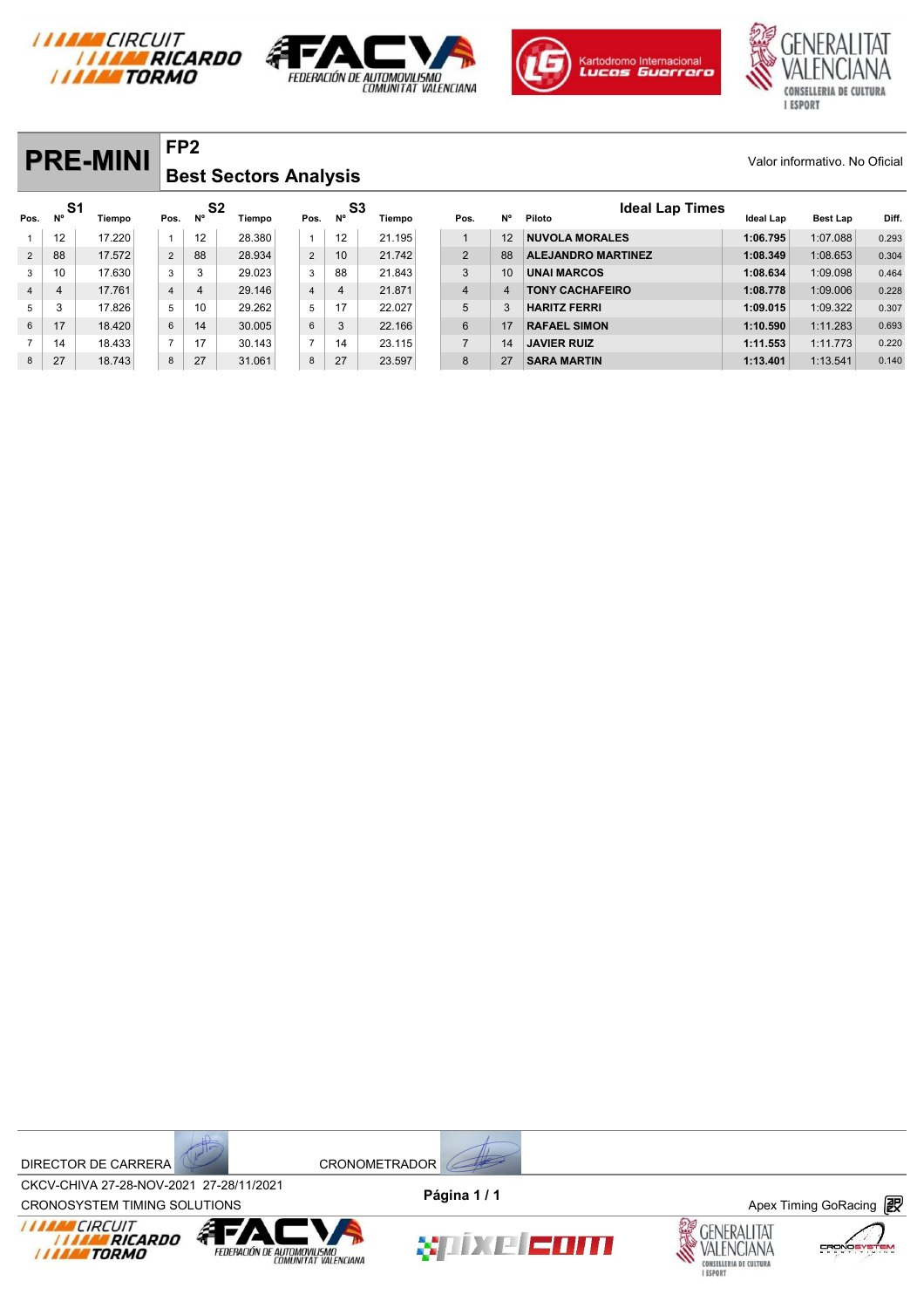

**FP2**







|                     | <b>PRE-MINI</b>       | ГГZ      | <b>Análisis</b> |                         |                |                           |          |        |                         | Valor informativo. No Oficial |
|---------------------|-----------------------|----------|-----------------|-------------------------|----------------|---------------------------|----------|--------|-------------------------|-------------------------------|
| <b>Vueltas</b>      | Sector 1              | Sector 2 |                 | Sector 3 npo por vuelta | <b>Vueltas</b> | Sector 1                  | Sector 2 |        | Sector 3 npo por vuelta |                               |
|                     | Nº3 HARITZ FERRI      |          |                 |                         | 6              | 19.404                    | 31.632   | 23.814 | 1:14.850                |                               |
| -1                  | 18.843                | 30.136   | 23.590          | 1:12.569                | $\overline{7}$ | 19.485                    | 31.399   | 23.858 | 1:14.742                |                               |
| $\overline{2}$      | 18.146                | 29.162   | 22.451          | 1:09.759                | $N^o 88$       | <b>ALEJANDRO MARTINEZ</b> |          |        |                         |                               |
| 3                   | 18.205                | 29.434   | 22.244          | 1:09.883                | 1              | 18.586                    | 31.275   | 22.260 | 1:12.121                |                               |
| 4                   | 17.826                | 29.369   | 22.319          | 1:09.514                | $\overline{c}$ | 18.047                    | 29.137   | 22.165 | 1:09.349                |                               |
| 5                   | 18.133                | 29.023   | 22.166          | 1:09.322                | 3              | 17.840                    | 29.215   | 21.843 | 1:08.898                |                               |
| 6                   | 18.111                | 29.354   | 22.259          | 1:09.724                | 4              | 17.726                    | 29.062   | 21.865 | 1:08.653                |                               |
| $\overline{7}$      | 17.926                | 29.040   | 22.415          | 1:09.381                | 5              | 17.750                    | 29.002   | 22.085 | 1:08.837                |                               |
|                     | Nº4 TONY CACHAFEIRO   |          |                 |                         | 6              | 17.885                    | 28.934   | 22.004 | 1:08.823                |                               |
| -1                  | 18.292                | 29.203   | 22.316          | 1:09.811                | $\overline{7}$ | 17.572                    | 29.056   | 22.040 | 1:08.668                |                               |
| 2                   | 18.168                | 29.219   | 22.120          | 1:09.507                |                |                           |          |        |                         |                               |
| 3                   | 18.004                | 29.146   | 22.241          | 1:09.391                |                |                           |          |        |                         |                               |
| 4                   | 17.980                | 29.155   | 21.871          | 1:09.006                |                |                           |          |        |                         |                               |
| 5                   | 17.761                | 29.148   | 22.147          | 1:09.056                |                |                           |          |        |                         |                               |
|                     | Nº10 UNAI MARCOS      |          |                 |                         |                |                           |          |        |                         |                               |
| -1                  | 18.296                | 29.550   | 21.944          | 1:09.790                |                |                           |          |        |                         |                               |
| $\overline{2}$      | 17.904                | 29.567   | 21.865          | 1:09.336                |                |                           |          |        |                         |                               |
| 3                   | 17.968                | 29.348   | 21.782          | 1:09.098                |                |                           |          |        |                         |                               |
| 4                   | 17.630                | 29.262   | 22.249          | 1:09.141                |                |                           |          |        |                         |                               |
| 5                   | 17.931                | 29.459   | 21.962          | 1:09.352                |                |                           |          |        |                         |                               |
| 6                   | 17.948                | 29.425   | 21.742          | 1:09.115                |                |                           |          |        |                         |                               |
| $\overline{7}$      | 17.724                | 29.568   | 21.816          | 1:09.108                |                |                           |          |        |                         |                               |
| 8                   | 17.783                | 29.637   | 21.788          | 1:09.208                |                |                           |          |        |                         |                               |
| Nº12                | <b>NUVOLA MORALES</b> |          |                 |                         |                |                           |          |        |                         |                               |
| $\mathbf{1}$        | 17.772                | 28.736   | 21.679          | 1:08.187                |                |                           |          |        |                         |                               |
| $\overline{2}$      | 17.431                | 28.380   | 21.393          | 1:07.204                |                |                           |          |        |                         |                               |
| 3                   | 17.220                | 28.646   | 21.760          | 1:07.626                |                |                           |          |        |                         |                               |
| 4                   | 17.355                | 28.464   | 21.521          | 1:07.340                |                |                           |          |        |                         |                               |
| 5                   | 17.370                | 28.565   | 21.195          | 1:07.130                |                |                           |          |        |                         |                               |
| 6<br>$\overline{7}$ | 17.258<br>17.285      | 28.484   | 21.346          | 1:07.088                |                |                           |          |        |                         |                               |
|                     |                       | 28.445   | 21.503          | 1:07.233                |                |                           |          |        |                         |                               |
| 1                   | Nº14 JAVIER RUIZ      | 30.488   | 23.626          | 1:12.688                |                |                           |          |        |                         |                               |
| $\overline{2}$      | 18.574<br>18.653      | 30.005   | 23.115          | 1:11.773                |                |                           |          |        |                         |                               |
| 3                   | 19.206                | 31.084   | 23.157          | 1:13.447                |                |                           |          |        |                         |                               |
| $\overline{4}$      | 18.433                | 30.182   | 23.341          | 1:11.956                |                |                           |          |        |                         |                               |
| 5                   | 18.877                | 31.236   | 23.450          | 1:13.563                |                |                           |          |        |                         |                               |
| 6                   | 18.849                | 31.134   | 23.340          | 1:13.323                |                |                           |          |        |                         |                               |
| 7                   | 18.660                | 31.313   | 23.336          | 1:13.309                |                |                           |          |        |                         |                               |
|                     | Nº17 RAFAEL SIMON     |          |                 |                         |                |                           |          |        |                         |                               |
| $\mathbf{1}$        | 18.556                | 30.143   | 22.584          | 1:11.283                |                |                           |          |        |                         |                               |
| $\overline{2}$      | 18.420                | 31.073   | 22.918          | 1:12.411                |                |                           |          |        |                         |                               |
| 3                   | 19.188                | 30.694   | 22.208          | 1:12.090                |                |                           |          |        |                         |                               |
| 4                   | 3:13.968              | 30.914   | 22.027          | 4:06.909                |                |                           |          |        |                         |                               |
| 5                   | 18.937                | 31.009   | 23.881          | 1:13.827                |                |                           |          |        |                         |                               |
|                     | Nº27 SARA MARTIN      |          |                 |                         |                |                           |          |        |                         |                               |
| 1                   | 20.409                | 33.633   | 23.626          | 1:17.668                |                |                           |          |        |                         |                               |
| $\overline{2}$      | 18.743                | 31.913   | 24.219          | 1:14.875                |                |                           |          |        |                         |                               |
| 3                   | 19.279                | 31.882   | 23.610          | 1:14.771                |                |                           |          |        |                         |                               |
| $\overline{4}$      | 18.883                | 31.061   | 23.597          | 1:13.541                |                |                           |          |        |                         |                               |
|                     | 19.543                | 32.316   | 24.963          | 1:16.822                |                |                           |          |        |                         |                               |

| <b>Vueltas</b> | Sector 1                  | Sector 2 |        | Sector 3 npo por vuelta |
|----------------|---------------------------|----------|--------|-------------------------|
| 6              | 19.404                    | 31.632   | 23.814 | 1:14.850                |
| 7              | 19.485                    | 31.399   | 23.858 | 1:14.742                |
| $N^o 88$       | <b>ALEJANDRO MARTINEZ</b> |          |        |                         |
| 1              | 18.586                    | 31.275   | 22.260 | 1:12.121                |
| 2              | 18.047                    | 29.137   | 22.165 | 1:09.349                |
| 3              | 17.840                    | 29.215   | 21.843 | 1:08.898                |
| $\overline{4}$ | 17.726                    | 29.062   | 21.865 | 1:08.653                |
| 5              | 17.750                    | 29.002   | 22.085 | 1:08.837                |
| 6              | 17.885                    | 28.934   | 22.004 | 1:08.823                |
| 7              | 17.572                    | 29.056   | 22.040 | 1:08.668                |

CROV-CHIVA 27-20-NOV-2021 27-20711/2021<br>CRONOSYSTEM TIMING SOLUTIONS **Apex Timing GoRacing** CKCV-CHIVA 27-28-NOV-2021 27-28/11/2021 **Página 1 / 1**







XIIXE EOM



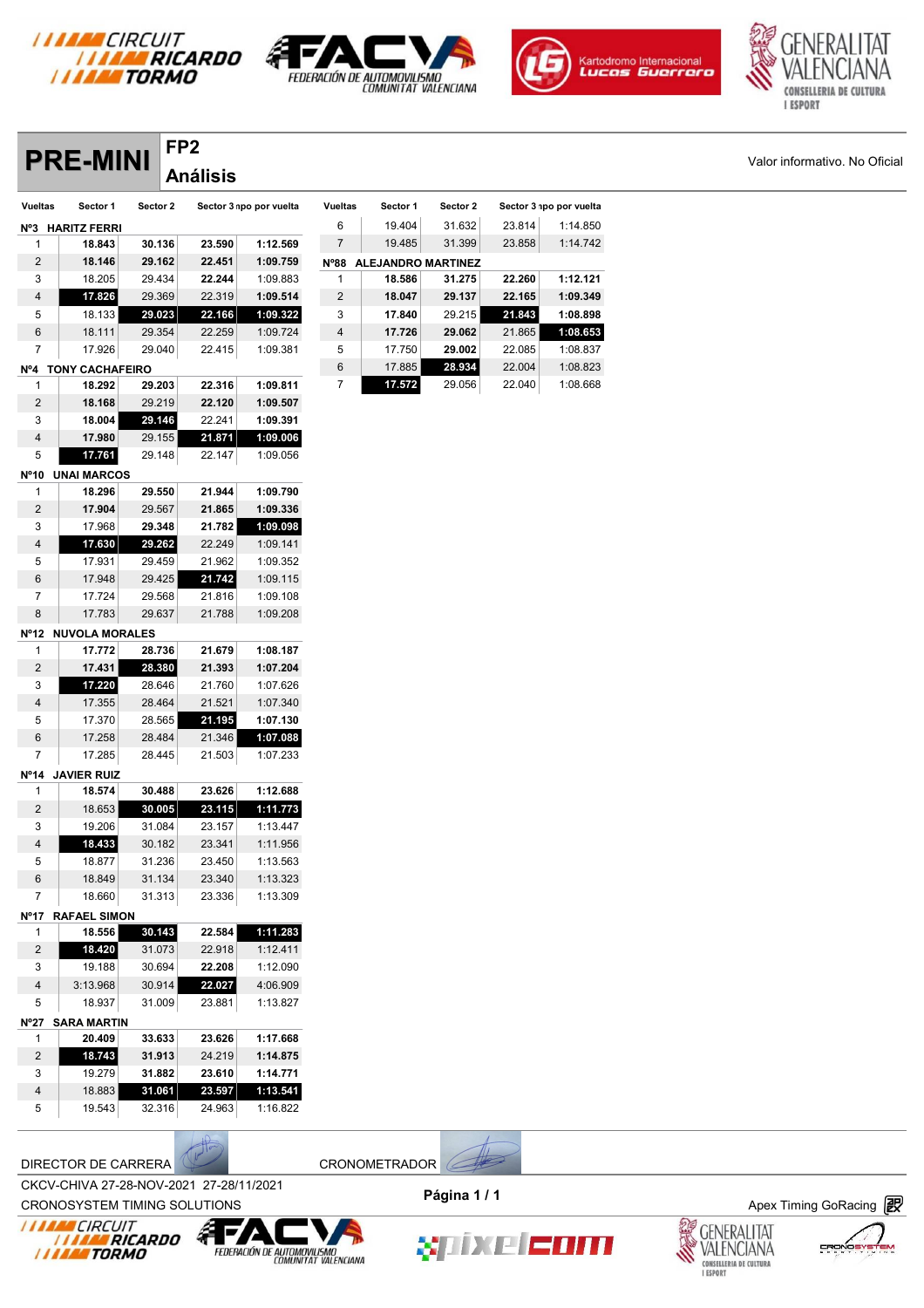







# **PRE-MINI FP1 Documento 2**

## **Resultados**

| <b>PRE-MINI</b>        |                 | FF L                      |          |          |          |                   |       | DOCUMENTO 2 |                |
|------------------------|-----------------|---------------------------|----------|----------|----------|-------------------|-------|-------------|----------------|
|                        |                 | <b>Resultados</b>         |          |          |          |                   |       |             |                |
| Pos.                   | N°              | Piloto                    | Sector 1 | Sector 2 | Sector 3 | Tiempo            | Dif.  | Km/h        | Total          |
|                        | 12              | <b>NUVOLA MORALES</b>     | 18.010   | 28.942   | 22.031   | 1:08.983          |       | 74.52       | $\overline{7}$ |
| 2                      | 17              | <b>RAFAEL SIMON</b>       | 18.331   | 29.319   | 21.535   | 1:09.185          | 0.202 | 74.31       | $\overline{7}$ |
| 3                      | 88              | <b>ALEJANDRO MARTINEZ</b> | 18.384   | 29.785   | 22.351   | 1:10.520          | 1.537 | 72.90       | $\overline{ }$ |
| $\overline{4}$         | 3               | <b>HARITZ FERRI</b>       | 18,340   | 29.645   | 22.705   | 1:10.690          | 1.707 | 72.72       | 3              |
| 5                      | 4               | <b>TONY CACHAFEIRO</b>    | 18.607   | 30.112   | 22.660   | 1:11.379          | 2.396 | 72.02       | 4              |
| 6                      | 10 <sup>°</sup> | <b>UNAI MARCOS</b>        | 18.456   | 30.733   | 22.434   | 1:11.623          | 2.640 | 71.78       | 5              |
| $\overline{ }$         | 14              | <b>JAVIER RUIZ</b>        | 19.295   | 31.212   | 23.246   | 1:13.753          | 4.770 | 69.70       | 6              |
| <b>No Clasificados</b> |                 |                           |          |          |          |                   |       |             |                |
|                        | 27              | <b>SARA MARTIN</b>        |          |          |          | <b>Sin Tiempo</b> |       |             |                |

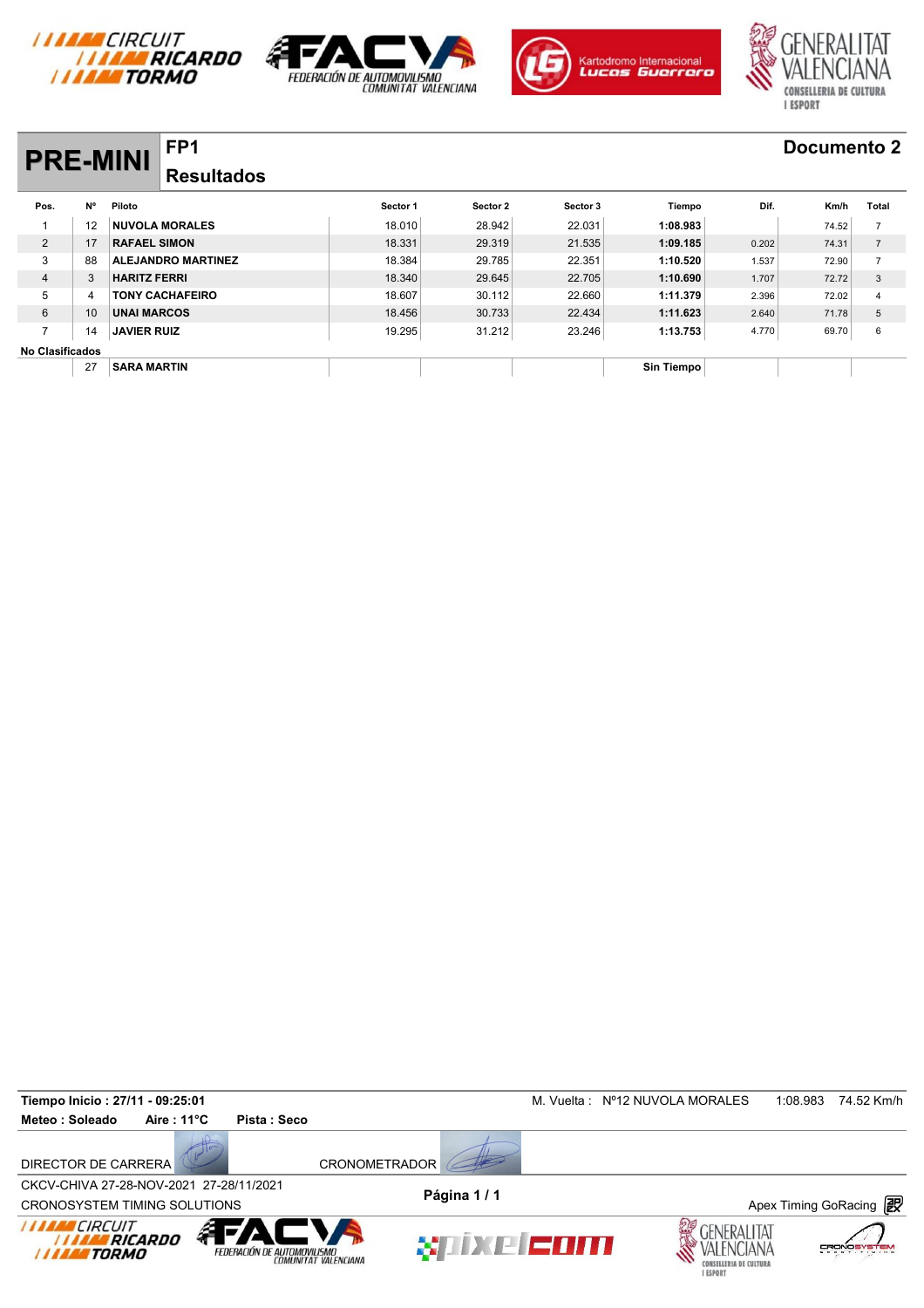







#### **PRE-MINI** FP1 Valor informativo. No Oficial **FP1 Best Sectors Analysis**

|                |           | <b>PRE-MINI</b> | FP <sub>1</sub> |                             |                              |                |          |        |                |    |                                  |           | Valor informativo. No Oficial |       |
|----------------|-----------|-----------------|-----------------|-----------------------------|------------------------------|----------------|----------|--------|----------------|----|----------------------------------|-----------|-------------------------------|-------|
|                |           |                 |                 |                             | <b>Best Sectors Analysis</b> |                |          |        |                |    |                                  |           |                               |       |
| Pos.           | -S1<br>N° | <b>Tiempo</b>   | Pos.            | S <sub>2</sub><br><b>N°</b> | Tiempo                       | Pos.           | S3<br>N° | Tiempo | Pos.           | N° | <b>Ideal Lap Times</b><br>Piloto | Ideal Lap | Best Lap                      | Diff. |
| 1              | 17        | 17.784          | $\overline{1}$  | 12                          | 28.942                       | $\mathbf{1}$   | 17       | 21.535 |                | 17 | <b>RAFAEL SIMON</b>              | 1:08.623  | 1:09.185                      | 0.562 |
| $\overline{2}$ | 12        | 17.986          | $\overline{2}$  | 17                          | 29.304                       | $\overline{2}$ | 12       | 21.803 | $\overline{2}$ | 12 | <b>NUVOLA MORALES</b>            | 1:08.731  | 1:08.983                      | 0.252 |
| 3              | 88        | 18.146          | 3               | 3                           | 29.613                       | 3              | 88       | 22.351 | 3              | 88 | <b>ALEJANDRO MARTINEZ</b>        | 1:10.282  | 1:10.520                      | 0.238 |
| $\overline{4}$ | 4         | 18.267          | $\overline{4}$  | 88                          | 29.785                       | $\overline{4}$ | 10       | 22.434 | $\overline{4}$ | 3  | <b>HARITZ FERRI</b>              | 1:10.595  | 1:10.690                      | 0.095 |
| 5              | 3         | 18.340          | 5               | 4                           | 30.112                       | 5              | 3        | 22.642 | 5              | 4  | <b>TONY CACHAFEIRO</b>           | 1:11.039  | 1:11.379                      | 0.340 |
| 6              | 10        | 18.456          | 6               | 10                          | 30.593                       | $\,6\,$        | 4        | 22.660 | 6              | 10 | <b>UNAI MARCOS</b>               | 1:11.483  | 1:11.623                      | 0.140 |
|                | 14        | 19.050          | $\overline{7}$  | 14                          | 31.130                       | $\overline{7}$ | 14       | 23.246 | $\overline{7}$ | 14 | <b>JAVIER RUIZ</b>               | 1:13.426  | 1:13.753                      | 0.327 |





CROV-CHIVA 27-20-NOV-2021 27-20711/2021<br>CRONOSYSTEM TIMING SOLUTIONS **Apex Timing GoRacing** CKCV-CHIVA 27-28-NOV-2021 27-28/11/2021 **Página 1 / 1**





xiixe com



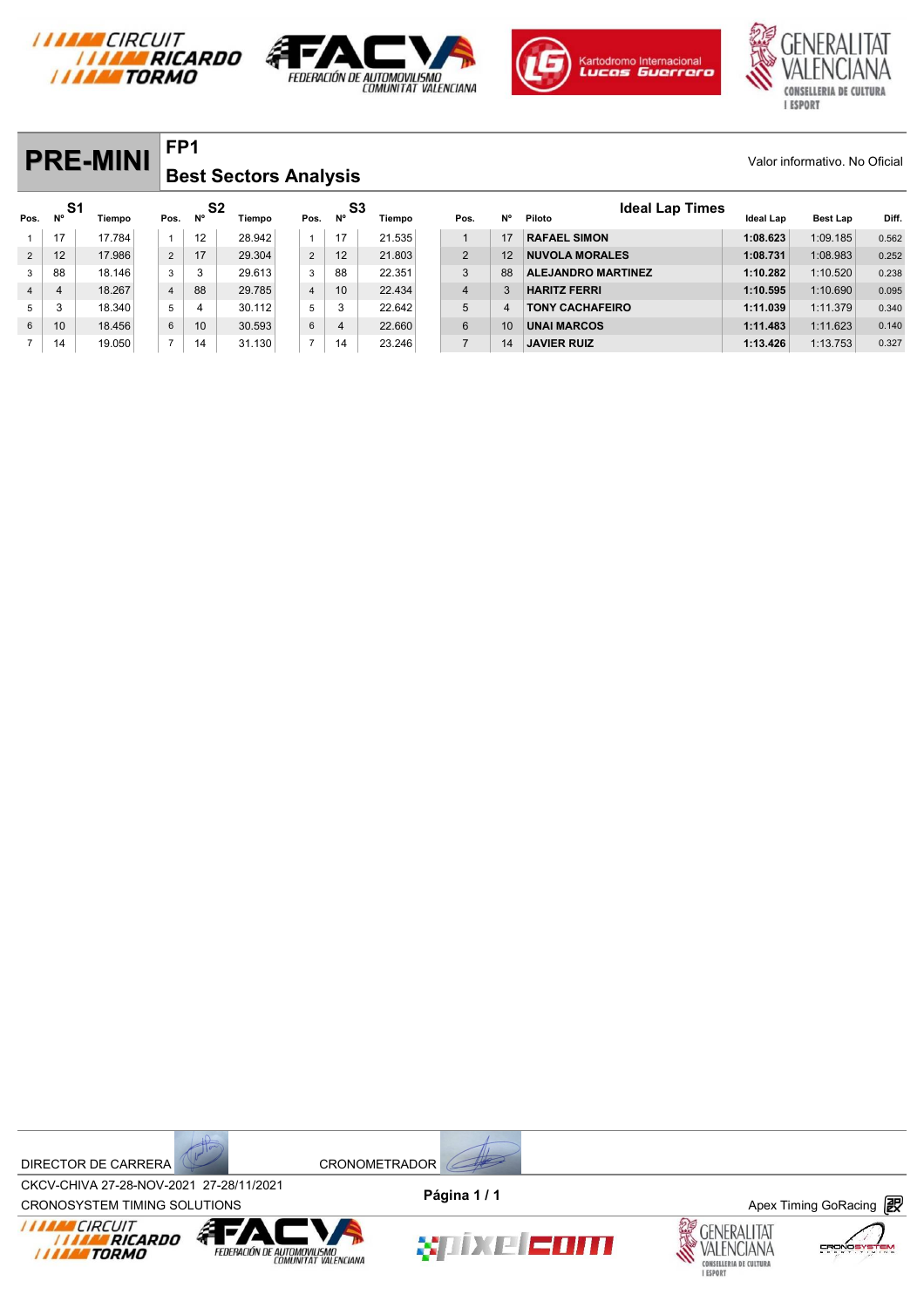

**FP1**







|                | <b>PRE-MINI</b>         |          | <u>FF L</u> | <b>Análisis</b> |                         |
|----------------|-------------------------|----------|-------------|-----------------|-------------------------|
|                |                         |          |             |                 |                         |
| Vueltas        | Sector 1                | Sector 2 |             |                 | Sector 3 npo por vuelta |
|                | Nº3 HARITZ FERRI        |          |             |                 |                         |
| 1              | 4:43.736                | 30.041   |             | 22.642          | 5:36.419                |
| 2              | 18.340                  | 29.645   |             | 22.705          | 1:10.690                |
| 3              | 18.461                  | 29.613   |             | 22.852          | 1:10.926                |
|                | Nº4 TONY CACHAFEIRO     |          |             |                 |                         |
| $\mathbf{1}$   | 18.607                  | 30.112   |             | 22.660          | 1:11.379                |
| 2              | 3:21.532                | 30.116   |             | 22.849          | 4:14.497                |
| 3              | 18.267                  | 30.530   |             | 23.922          | 1:12.719                |
| 4              | 19.417                  | 31.124   |             | 23.351          | 1:13.892                |
|                | N°10 UNAI MARCOS        |          |             |                 |                         |
| 1              | 19.539                  | 30.902   |             | 22.790          | 1:13.231                |
| 2              | 18.688                  | 30.593   |             | 22.808          | 1:12.089                |
| 3              | 18.456                  | 30.733   |             | 22.434          | 1:11.623                |
| 4              | 2:27.402                | 31.222   |             | 22.890          | 3:21.514                |
| 5              | 18.556                  | 30.770   |             | 22.439          | 1:11.765                |
|                | Nº12 NUVOLA MORALES     |          |             |                 |                         |
| 1              | 18.365                  | 29.422   |             | 22.263          | 1:10.050                |
| $\overline{2}$ | 18.243                  | 29.251   |             | 22.119          | 1:09.613                |
| 3              | 18.010                  | 28.942   |             | 22.031          | 1:08.983                |
| 4              | 18.234                  | 29.001   |             | 21.851          | 1:09.086                |
| 5              | 17.986                  | 29.460   |             | 22.042          | 1:09.488                |
| 6              | 18.100                  | 29.117   |             | 21.803          | 1:09.020                |
| 7              | 18.106                  | 29.210   |             | 22.114          | 1:09.430                |
|                | N°14 JAVIER RUIZ        |          |             |                 |                         |
| 1              | 20.299                  | 32.702   |             | 23.614          | 1:16.615                |
| 2              | 19.050                  | 31.130   |             | 23.842          | 1:14.022                |
| 3              | 19.476                  | 31.424   |             | 24.053          | 1:14.953                |
| 4              | 25.539                  | 32.858   |             | 24.150          | 1:22.547                |
| 5              | 19.511                  | 31.874   |             | 24.054          | 1:15.439                |
| 6              | 19.295                  | 31.212   |             | 23.246          | 1:13.753                |
|                | Nº17 RAFAEL SIMON       |          |             |                 |                         |
| $\mathbf{1}$   | 19.791                  | 29.686   |             | 22.106          | 1:11.583                |
| 2              | 18.353                  | 29.683   |             | 22.252          | 1:10.288                |
| 3              | 18.331                  | 29.304   |             | 23.416          | 1:11.051                |
| 4              | 19.012                  | 30.805   |             | 22.079          | 1:11.896                |
| 5              | 18.949                  | 29.407   |             | 21.913          | 1:10.269                |
| 6              | 18.331                  | 29.319   |             | 21.535          | 1:09.185                |
| $\overline{7}$ | 17.784                  | 29.362   |             | 22.056          | 1:09.202                |
|                | Nº88 ALEJANDRO MARTINEZ |          |             |                 |                         |
| $\mathbf{1}$   | 20.666                  | 31.877   |             | 23.933          | 1:16.476                |
| $\overline{c}$ | 19.216                  | 30.900   |             | 23.070          | 1:13.186                |
| 3              | 18.723                  | 30.798   |             | 25.141          | 1:14.662                |
| 4              | 18.844                  | 30.421   |             | 22.437          | 1:11.702                |
| 5              | 18.437                  | 29.978   |             | 22.516          | 1:10.931                |
| 6              | 18.384                  | 29.785   |             | 22.351          | 1:10.520                |
| $\overline{7}$ | 18.146                  | 29.888   |             | 22.516          | 1:10.550                |



CROV-CHIVA 27-20-NOV-2021 27-20711/2021<br>CRONOSYSTEM TIMING SOLUTIONS **Apex Timing GoRacing** CKCV-CHIVA 27-28-NOV-2021 27-28/11/2021